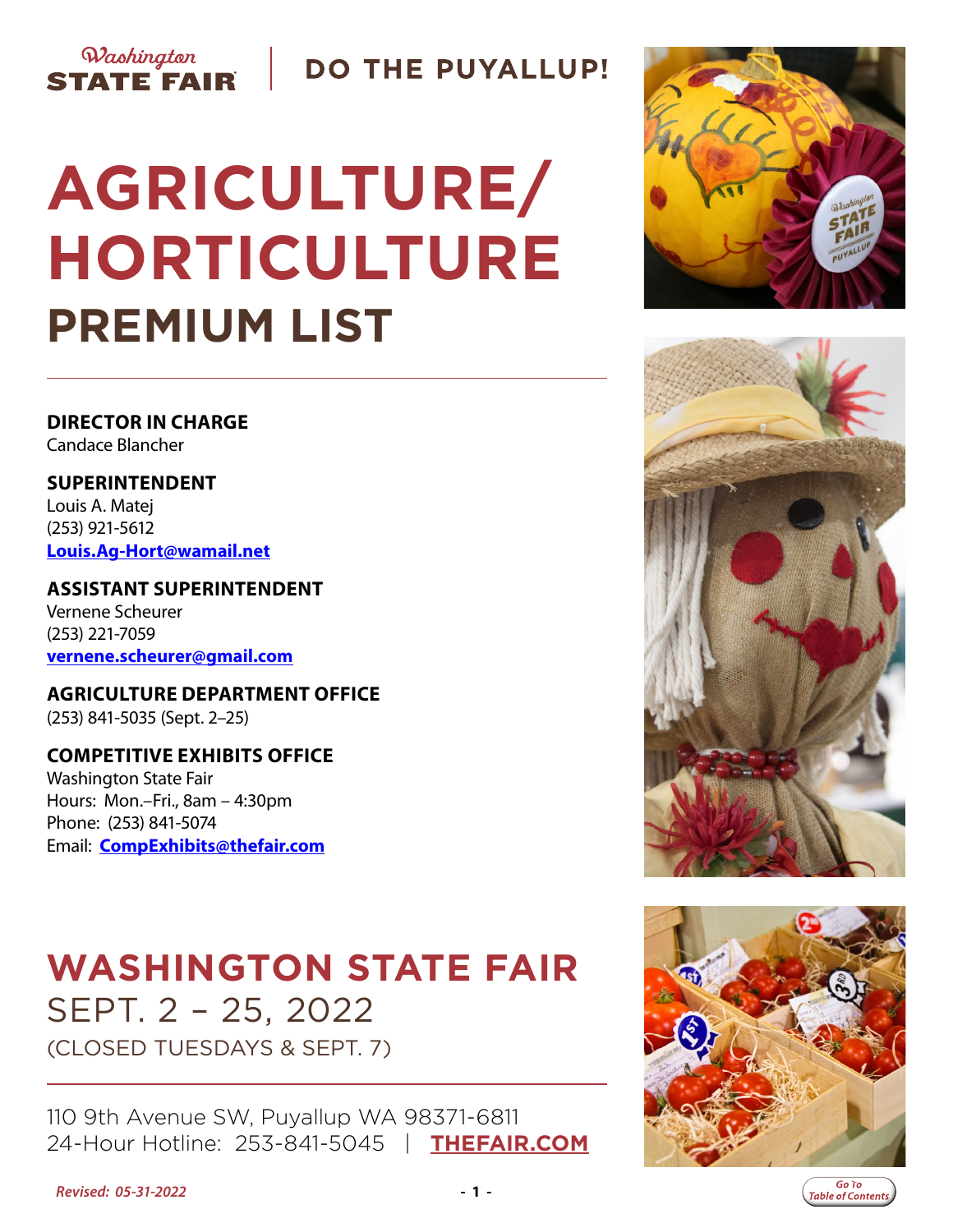# <span id="page-1-0"></span>**2022 AGRICULTURE/HORTICULTURE CALENDAR**

| <b>SUN</b>                                                                                                                              | <b>MON</b>                                          | <b>TUE</b>                                                                                                                                                                   | <b>WED</b>                                                                                                                                                                         | <b>THU</b>                                                                                                                                  | <b>FRI</b>                                                                                          | <b>SAT</b>                                                                                                         |
|-----------------------------------------------------------------------------------------------------------------------------------------|-----------------------------------------------------|------------------------------------------------------------------------------------------------------------------------------------------------------------------------------|------------------------------------------------------------------------------------------------------------------------------------------------------------------------------------|---------------------------------------------------------------------------------------------------------------------------------------------|-----------------------------------------------------------------------------------------------------|--------------------------------------------------------------------------------------------------------------------|
| <b>AUG. 28</b>                                                                                                                          | <b>AUG. 29</b>                                      | <b>AUG. 30</b>                                                                                                                                                               | <b>AUG. 31</b>                                                                                                                                                                     | <b>SEPT. 1</b>                                                                                                                              | SEPT. 2                                                                                             | SEPT. 3                                                                                                            |
| <b>ONLINE ENTRY</b><br><b>REGISTRATION</b><br>DUE by 10pm                                                                               |                                                     | <b>BRING IN ENTRIES</b><br>10am-8pm:<br>All Divisions &<br>Jr Scarecrow<br>except Largest<br>Vegetables,<br>Second Show,<br>Junior Gardener<br>and other Special<br>Contests | <b>BRING IN ENTRIES</b><br>8am-6pm:<br>All Divisions &<br>Jr Scarecrow<br>except Largest<br>Vegetables,<br>Second Show,<br><b>Junior Gardener</b><br>and other Special<br>Contests |                                                                                                                                             | <b>OPENING DAY</b><br><b>OF FAIR</b><br>Giant Pumpkin/<br>Squash weigh-in<br>3pm, judging at<br>5pm |                                                                                                                    |
| SEPT. 4                                                                                                                                 | <b>SEPT. 5</b>                                      | SEPT. 6                                                                                                                                                                      | SEPT. 7                                                                                                                                                                            | SEPT. 8                                                                                                                                     | SEPT. 9                                                                                             | <b>SEPT. 10</b>                                                                                                    |
|                                                                                                                                         |                                                     | <b>FAIR</b><br><b>CLOSED</b>                                                                                                                                                 | <b>FAIR</b><br><b>CLOSED</b>                                                                                                                                                       |                                                                                                                                             |                                                                                                     |                                                                                                                    |
| <b>SEPT. 11</b>                                                                                                                         | <b>SEPT. 12</b>                                     | <b>SEPT. 13</b>                                                                                                                                                              | <b>SEPT. 14</b>                                                                                                                                                                    | <b>SEPT. 15</b>                                                                                                                             | <b>SEPT. 16</b>                                                                                     | <b>SEPT. 17</b>                                                                                                    |
| <b>NEW SECOND</b><br><b>SHOW &amp; LARGEST</b><br><b>VEGETABLES</b><br><b>ONLINE ENTRY</b><br><b>REGISTRATION</b><br><b>DUE</b> by 10pm |                                                     | <b>FAIR</b><br><b>CLOSED</b>                                                                                                                                                 | <b>NEW SECOND</b><br><b>SHOW &amp; LARGEST</b><br><b>VEGETABLES</b><br><b>BRING IN ENTRIES</b><br>$6 - 8:45$ am                                                                    | <b>ONLINE ENTRY</b><br><b>REGISTRATION</b><br>DUE by 10pm for<br>• Pumpkin Carving<br>Contest<br>• Junior Gardeners<br>· Vegetable Critters |                                                                                                     | <b>BRING IN ENTRIES</b><br>7-9:30am:<br>• Pumpkin Carving<br>Contest<br>• Junior Gardeners<br>• Vegetable Critters |
| <b>SEPT. 18</b>                                                                                                                         | <b>SEPT. 19</b>                                     | <b>SEPT. 20</b>                                                                                                                                                              | <b>SEPT. 21</b>                                                                                                                                                                    | <b>SEPT. 22</b>                                                                                                                             | <b>SEPT. 23</b>                                                                                     | <b>SEPT. 24</b>                                                                                                    |
|                                                                                                                                         |                                                     | <b>FAIR</b><br><b>CLOSED</b>                                                                                                                                                 |                                                                                                                                                                                    |                                                                                                                                             |                                                                                                     |                                                                                                                    |
| <b>SEPT. 25</b>                                                                                                                         | <b>SEPT. 26</b>                                     | <b>SEPT. 27</b>                                                                                                                                                              | <b>SEPT. 28</b>                                                                                                                                                                    | <b>SEPT. 29</b>                                                                                                                             | <b>SEPT. 30</b>                                                                                     | <b>OCT.1</b>                                                                                                       |
| <b>LAST DAY</b><br><b>OF FAIR</b>                                                                                                       | <b>Release of all</b><br>entries, pick up<br>by 2pm |                                                                                                                                                                              |                                                                                                                                                                                    |                                                                                                                                             |                                                                                                     |                                                                                                                    |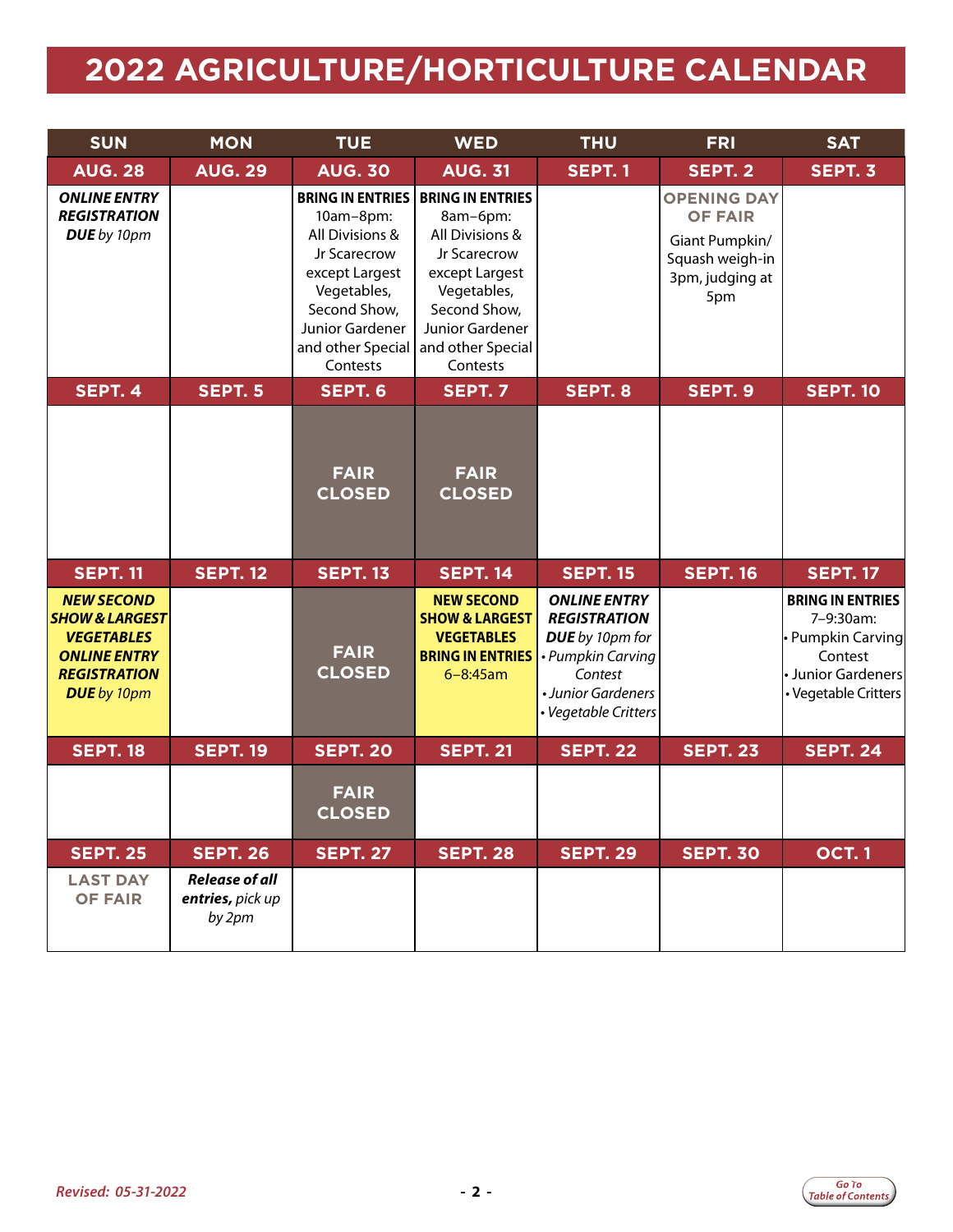### **CONTENTS**

| Links to important Fair Information  4               |
|------------------------------------------------------|
| <b>Online Entry Registration Instructions 4</b>      |
| Agriculture / Horticulture Information & Rules 5     |
| Washington State Fair 2022 Showcase:                 |
| Patio Container Gardening & Garden Art Division 4756 |
|                                                      |
|                                                      |
|                                                      |
|                                                      |
|                                                      |
|                                                      |
| Junior Gardeners Information & Rules 14              |
|                                                      |
|                                                      |
|                                                      |

#### PLEASE NOTE: AMATEUR WINE, BEER AND SPECIALTY BEVERAGES

#### and **HONEY**

divisions and classes are offered in *separate premium lists. Click here:*  [COMPETITIVE EXHIBIT ENTRIES](http://www.thefair.com/participate/exhibit-entries/)

# WHAT'S HAPPENING

#### SECOND SHOW FOR SELECT FRUIT & VEGETABLE DIVISIONS.

#### ONLINE ENTRY DUE SEPT. 11, 10PM

#### SECOND SHOW DIVISIONS:

| Grapes  Div. 450              |  |
|-------------------------------|--|
| Melons  Div. 451              |  |
| Peaches  Div. 452             |  |
| Pears  Div. 453               |  |
|                               |  |
|                               |  |
| Pumpkins  Div. 456            |  |
| Winter Squash  Div. 457       |  |
| Broccoli/Cauliflower Div. 458 |  |
| Plums/Prunes  Div. 459        |  |
|                               |  |
|                               |  |

### LARGEST VEGETABLES DIVISION

#### ONLINE ENTRY DUE SEPT. 11, 10PM

See page 12 for class list.

\_\_\_\_\_\_\_\_\_\_\_\_\_\_\_\_\_\_\_\_\_\_\_\_\_\_\_\_\_\_\_\_\_\_\_\_

### JUNIOR GARDENERS DAY SATURDAY, SEPT. 17

See page 14 for details.

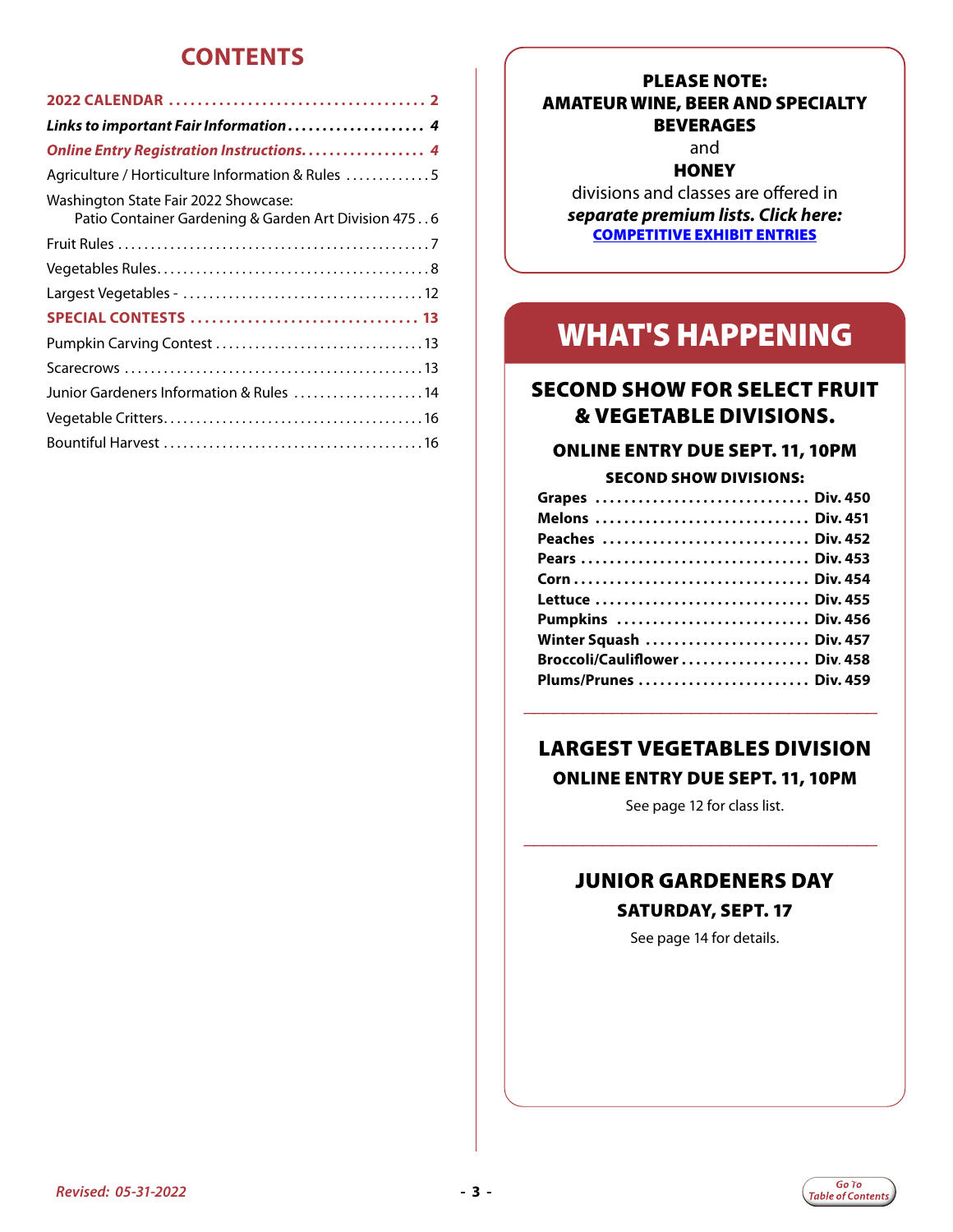<span id="page-3-0"></span>

#### **DO THE PUYALLUP!**

#### SEPT. 2 – 25, 2022 (CLOSED TUESDAYS & SEPT. 7)

By submitting an entry into The Fair, exhibitors agree to abide by all rules, regulations and entry requirements of The Fair and of the department(s) to which they are submitting their entries. It is important that exhibitors read and be familiar with the rules in this book, as well as the Departmental Exhibitors Rules and Regulations.

#### **Please click here: [Enter a Competition](https://www.thefair.com/get-involved/competitive-exhibits/) and scroll down to 'ADDITIONAL INFORMATION' to find:**

- **Departmental Exhibitors Rules and Regulations**
- **Vehicle Unloading Procedures**
- **Insurance Information**
- **Area Lodging**
- **W-9**

*You may not find it necessary to print this entire Premium List. While we ask that you read and be familiar with the information in the Premium List prior to entry, please feel free to print just the pages you need.* 

# Online Entry Registration **Instructions**

*Read below, then register entry information online before bringing items to The Fair.* 

#### **[www.thefair.com](http://www.thefair.com/)**

- **Read the complete rules, department and division descriptions, and entry information in this Premium List**  *BEFORE* **going to online entry registration.**
- Then go to the **[ONLINE ENTRY REGISTRATION](http://wwf.fairwire.com)** page *(available starting in May)*
- Click **Register** or **Sign In**
	- Register using your First Name and Last Name and create a password *(write your password down or make sure it is something you will remember for future use.)* Fill in requested information, *including email address*. Click **Continue**.
	- Select **Department** *ex.: Agriculture Horticulture*
	- Select a **Division** *ex.: Apples, Division 401*
	- Select a **Class** *ex.: class 1130 Akane*
	- Fill in all requested information for the class(es) you are entering, including a brief **Description** of the item.
- When all your information is complete, click **Add Entry to Cart** and follow instructions to check out.

*(NOTE:* If you think you may want to modify your entries, you may *save* your current session and *check out at a later session*. *Be sure to Check Out before the closing date listed for your classes; entries are not submitted to the Fair office until the check out process is complete.)*

- Fill in "**yes**" at the statement to agree to all the terms and conditions of entry as defined in this Premium List.
- Click **Submit**.
- Please print and bring a copy of your online entry summary/receipt **with your entries** when you bring them to The Fair.
- For questions regarding online entry registration, contact: 253-841-5074, **[CompExhibits@thefair.com](mailto:CompExhibits%40thefair.com?subject=Ag-Hort)**

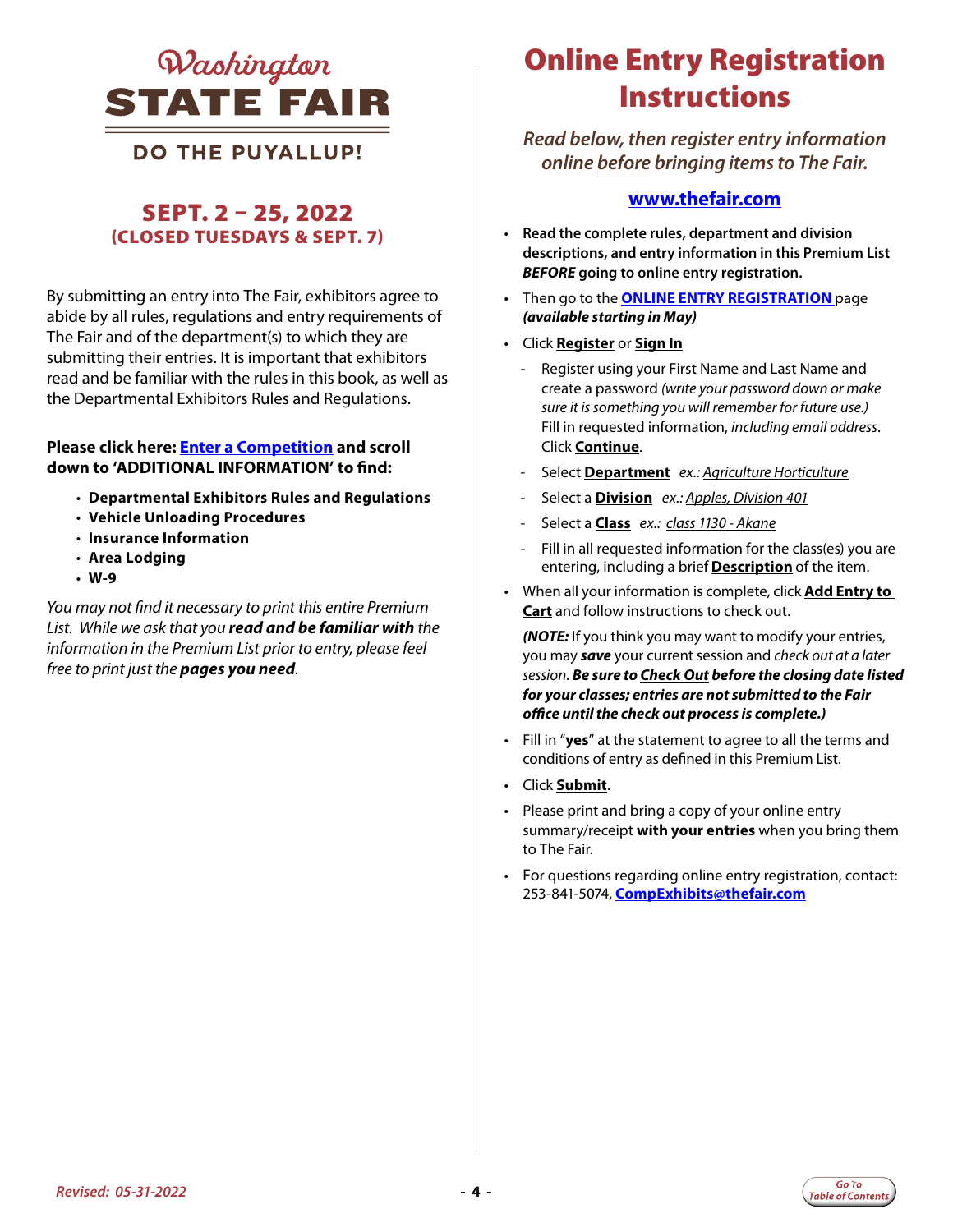# <span id="page-4-0"></span>AGRICULTURE / HORTICULTURE INFORMATION & RULES

#### ONLINE ENTRY REGISTRATION DATES

Online entry registration for the First Show should be completed by **10pm Sunday, Aug. 28,** unless otherwise noted.

Print a copy of your online entry summary/receipt to bring with your items on entry days.

#### **FIRST SHOW**

#### *FOR ALL DIVISIONS*

*(except for the Second Show Divisions, Junior Gardener Divisions, Largest Vegetables Division and other special contests as noted in this premium book).*

> Take your entries to the Agriculture Department: **Tuesday, Aug. 30, 10am – 8pm, or Wednesday, Aug. 31, 8am – 6pm,**

#### **SECOND SHOW**

*(For select Fruit and Vegetable Divisions and Largest Vegetables Division)* Online entry registration will be accepted until **Sunday, Sept. 11, 10pm**  Entry delivery times: **Wednesday, Sept. 14, 6 – 8:45am**

Bring your entry and your online entry summary/receipt in through the Red Gate or drive through the Service Gate to the Agriculture Department. Your fruit/vegetable will be your admittance pass to The Fair.

The division number will be different from the first show but the class numbers will remain the same for both shows. Be sure to select the correct division number when entering online.

#### *There are no entry fees in any of the Agriculture Department/ Divisions.*

#### SECOND SHOW DIVISIONS:

| Grapes Div. 450               |  |
|-------------------------------|--|
| Melons Div. 451               |  |
|                               |  |
| Pears Div. 453                |  |
|                               |  |
| Lettuce Div. 455              |  |
|                               |  |
| Winter Squash Div. 457        |  |
| Broccoli/Cauliflower Div. 458 |  |
| Plums/PrunesDiv. 459          |  |
| Largest Vegetables  Div. 460  |  |
|                               |  |

- 1. Every entry must be entered in the name of the GROWER.
- 2. Anyone trying to deceive The Fair with regard to being the grower of their entries shall forfeit all claims as an exhibitor.
- **3. There will be a limit of one entry per exhibitor per class.**
- 4. Each Agriculture Department exhibitor will receive one gate pass regardless of the number of items entered.
- 5. Use same exhibitor number and entry form for all agriculture exhibits.
- 6. Money and ribbon will be paid only to first and second place winners, except for Junior Gardener, Adult Division Scarecrow and the Giant Pumpkin Competition. Third place will receive a ribbon only.
- 7. Only first, second and third place (blue, red and white) winners will be displayed. Non-placing entries may not be displayed. All entries not displayed will be donated to the Puyallup Food Bank. No items will be returned, unless you specifically ask that they be returned at the time of entry or during The Fair. At the end of The Fair, you must pick up your items before 2pm on Monday, Sept. 26 unless other arrangements are made to pick them up on a different day and time.
- 8. No entry item will be allowed to compete in more than one class for more than one premium. For example, if you have a collection of fruit for a fruit basket, you must have duplicates to compete in other classes.
- 9. Cash prizes will be paid in listed classes only. Ribbons will NOT be mailed. You may pick up your ribbons in the Agriculture Department office between Saturday, Sept. 3 and Sunday, Sept. 25 (The Fair is closed Tuesdays and Sept. 7). Checks will be mailed in November. Ribbons not picked up by the end of The Fair will not be mailed to the exhibitor.
- 10. New and old variety classes are only for varieties not listed. If an item is placed in these classes, and there is a class listed for it, the entry will be disqualified. The name of each old and new variety must be named on the entry form.
- 11. In an effort to make sure only the best quality fruits/ vegetables are displayed, you must have them checked at a check-in table where a staff member will ensure that no obviously damaged or blemished fruits/ vegetables are entered.
- 12. Our Ag-Hort staff will help you prepare your entry, should you need any assistance.

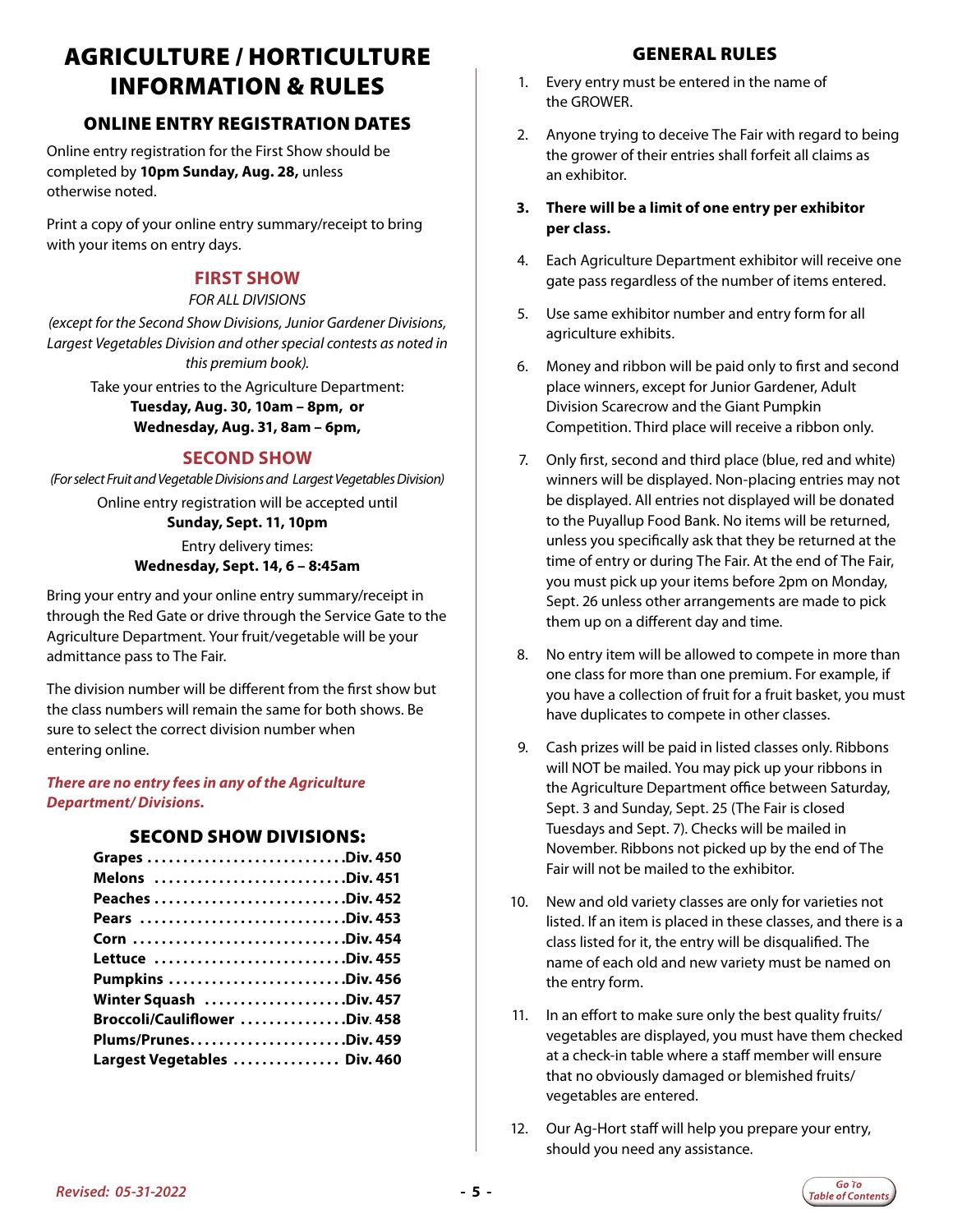- <span id="page-5-0"></span>13. Exhibitors entering fruit/vegetable classes, "Open for New Varieties," must have some proof that the entry is a new variety.
- 14. 1/2 tray equals an area approximately 10" x 12", and will be provided by The Fair.
- 15. A full plate equals 6" in diameter and will be provided by The Fair.
- 16. Any entry that has lost its exhibit value due to decomposition or drying may be discarded at the discretion of the Ag-Hort staff, including those exhibits requested to be returned.

#### FRUIT & VEGETABLE:

#### **THINGS THAT THE JUDGES TAKE INTO CONSIDERATION**

Please remember these five important quality points before you bring in your fruit or vegetable exhibits:

- FORM should be typical for the variety for the locality where grown.
- SIZE fruit/vegetable should be of commercial size and conform to sizes given in connection with varieties listed.
- COLOR fruit/vegetable should have very high, clear, intense colors characteristic of the variety.
- UNIFORMITY all specimens should be uniform in color, size, form and maturity.
- NO BLEMISHES specimens for exhibit must be free from blemishes, including insect, disease and mechanical damage.

\_\_\_\_\_\_\_\_\_\_\_\_\_\_\_\_\_\_\_\_\_\_\_\_\_\_\_\_\_\_\_\_\_\_\_

### WASHINGTON STATE FAIR 2022 SHOWCASE: PATIO CONTAINER GARDENING & GARDEN ART DIVISION 475

Exhibitors must read, understand and adhere to the General Rules on page 5.

#### ADDITIONAL AWARD

GRAND CHAMPION SHOWCASE EXTRA LARGE FANCY ROSETTE AND \$25

| <b>CLASS</b> | 1st                                                          | 2nd   |
|--------------|--------------------------------------------------------------|-------|
| 2495         | Unusual Tomatoe Plant - best potted                          |       |
|              |                                                              | 12.00 |
| 2501         | Celery - best exhibit, not less than                         |       |
|              | one plant each in two clean one                              |       |
|              |                                                              | 12.00 |
| 2502         | Herb Collection - not less than six                          |       |
|              | types, each growing in four                                  | 12.00 |
| 2503         | inch plastic pots 15.00<br>Vegetable - best potted vegetable |       |
|              | plant, any variety  10.00                                    | 8.00  |
| 2506         | Best Display of Greenhouse Vegetables                        |       |
|              | and Fruit - must have at least four different                |       |
|              |                                                              | 12.00 |
| 2507         | Best Picture Display of Your                                 |       |
|              | Greenhouse - display cannot be larger                        |       |
|              | than 2x3 feet and must have at least                         |       |
|              | four pictures with explanation  25.00                        | 15.00 |
| 2509         | Best Harvest Display of Patio/Container                      |       |
|              | Vegetable or Fruit - must contain at                         |       |
|              | least five containers; less than one                         |       |
|              | gallon each of different vegetables                          |       |
|              |                                                              | 15.00 |

**Important: Containers/pots must not be more than two gallons in size and must be able to retain water when plants are watered.**

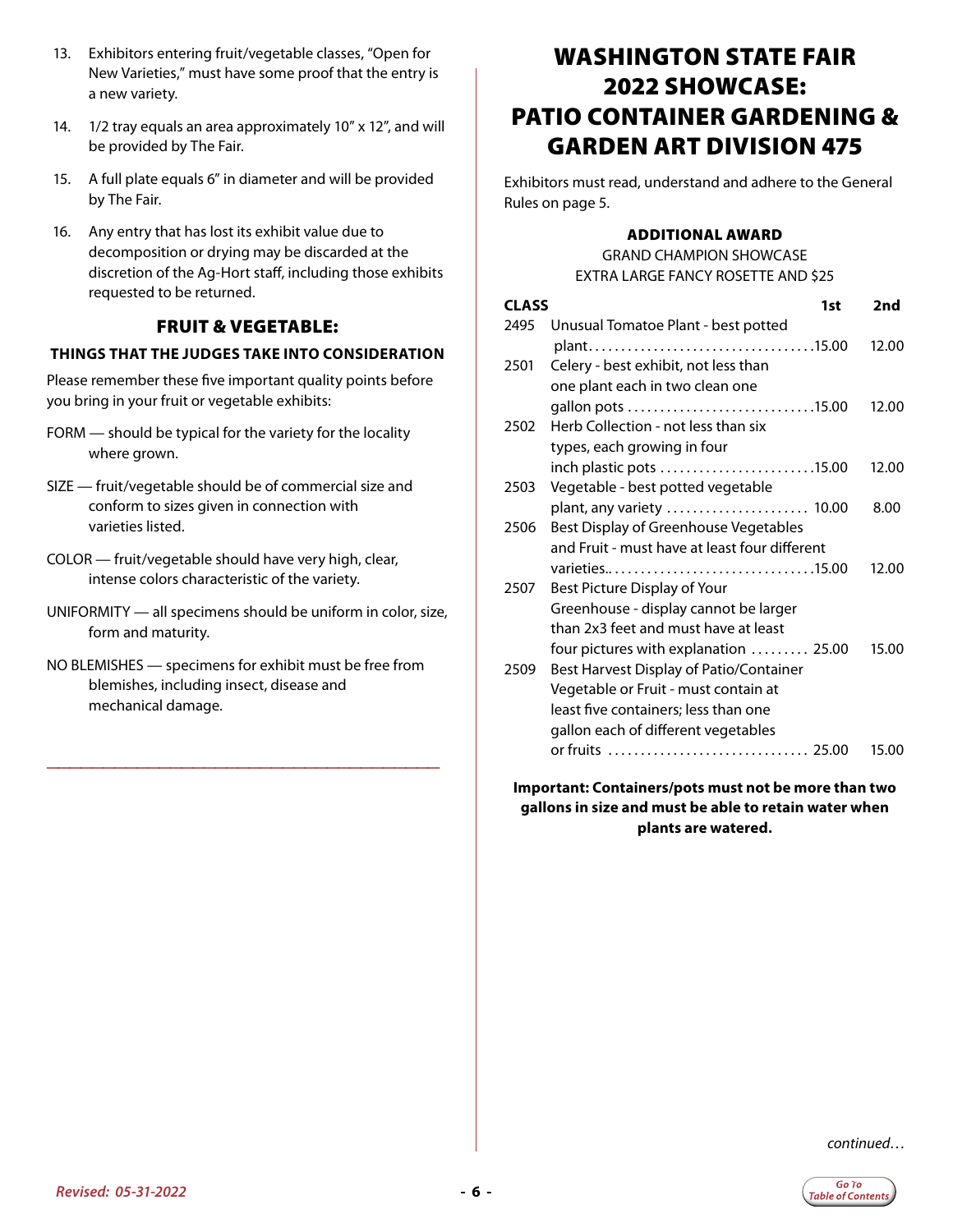## FRUIT RULES

<span id="page-6-0"></span>Please read and understand General Rules for Fruits and Vegetables on page 5. Exhibitors must adhere to the general rules and the specific rules below.

- 1. No berries are allowed in any class, except blueberries.
- 2. In selecting fruit for exhibit, select uniform size, color and shape, and freedom from blemishes. DEFECTIVE FRUIT WILL NOT BE RECEIVED.
- 3. A Grand Champion Rosette will be awarded to the exhibitor who receives the most points. The following point system will be used: Class 1100 will receive 6 points for first place, 5 points for second place and 4 points for third place. Each first place flat ribbon will receive 3 points; each second place flat ribbon will receive 2 points and each third place flat ribbon will receive 1 point. The exhibitor with the most points will be the Fruit Grand Champion.

#### ADDITIONAL AWARD

GRAND CHAMPION WINNER FRUIT DIVISION EXTRA LARGE FANCY ROSETTE

#### FRUIT BASKETS – DIVISION 400

1st, 2nd and 3rd place rosettes will be awarded in class 1100.

| <b>CLASS</b> |                                           | 1st 2nd |
|--------------|-------------------------------------------|---------|
|              | 1100 Best basket, minimum of 2 gallons of |         |
|              |                                           |         |

#### APPLES – DIVISION 401

Three apples are required for each entry.

| <b>CLASS</b> | 1st                              | 2nd  |
|--------------|----------------------------------|------|
| 1130         |                                  | 5.00 |
| 1150         |                                  | 5.00 |
| 1160         | Golden Delicious 6.00            | 5.00 |
| 1170         |                                  | 5.00 |
| 1180         |                                  | 5.00 |
| 1200         |                                  | 5.00 |
| 1210         |                                  | 5.00 |
| 1230         |                                  | 5.00 |
| 1240         |                                  | 5.00 |
| 1260         |                                  | 5.00 |
| 1280         |                                  | 5.00 |
| 1290         |                                  | 5.00 |
| 1320         |                                  | 5.00 |
| 1330         |                                  | 5.00 |
| 1350         | Yellow Transparent6.00           | 5.00 |
| 1395         |                                  | 5.00 |
| 1400         | Open for new variety not listed. |      |
|              |                                  | 5.00 |
| 1410         | Open for old variety not listed. |      |
|              |                                  | 5.00 |
|              |                                  |      |

#### ASIAN PEARS – DIVISION 402

Three Asian pears are required for each entry.

| <b>CLASS</b> | 1st                                            | 2nd  |
|--------------|------------------------------------------------|------|
| 1420         | Open for old variety not listed.               |      |
|              |                                                | 5.00 |
|              |                                                | 5.00 |
| 1440         |                                                | 5.00 |
| 1450         |                                                | 5.00 |
| 1460         | Any variety not listed. Must name variety 6.00 | 5.00 |

#### CRABAPPLES - 403

Six crabapples are required for each entry.

| <b>CLASS</b> |                                                                     | 1st | 2nd  |
|--------------|---------------------------------------------------------------------|-----|------|
|              | 1470 *Small Red, Yellow, or Orange  6.00                            |     | 5.00 |
|              |                                                                     |     | 5.00 |
|              | 1510 Any other than listed above $\ldots \ldots \ldots \ldots 6.00$ |     | 5.00 |
|              | $*$ Small = Smaller than a dime.                                    |     |      |

#### GRAPES

#### 1ST SHOW (AUG. 30 & 31) – DIVISION 405 2ND SHOW (SEPT. 14) - DIVISION 450

One plate of grapes are required for each entry.

| <b>CLASS</b> | 1st                              | 2nd  |
|--------------|----------------------------------|------|
| 1550         |                                  | 5.00 |
| 1570         |                                  | 5.00 |
| 1580         | Interlaken Seedless 6.00         | 5.00 |
| 1590         |                                  | 5.00 |
| 1610         |                                  | 5.00 |
| 1620         | Thompson Seedless 6.00           | 5.00 |
| 1630         |                                  | 5.00 |
| 1640         |                                  | 5.00 |
| 1650         | Open for new variety not listed. |      |
|              |                                  | 5.00 |
| 1660         | Open for old variety not listed. |      |
|              |                                  | 5.00 |

#### MELONS

#### 1ST SHOW (AUG. 30 & 31) -DIVISION 406 2ND SHOW (SEPT. 14) - DIVISION 451

One melon is required for each entry.

| CLASS |  | 1st 2nd |  |
|-------|--|---------|--|
|       |  |         |  |
|       |  |         |  |
|       |  |         |  |

#### NUTS – DIVISION 407

Ten nuts are required for each entry.

| <b>CLASS</b> |                                                 | 1st 2nd |  |
|--------------|-------------------------------------------------|---------|--|
|              |                                                 |         |  |
|              |                                                 |         |  |
|              | 1720 Walnuts, English or Black 6.00 5.00        |         |  |
|              | 1528 Nuts (must be exotic or unusual) 6.00 5.00 |         |  |
|              |                                                 |         |  |

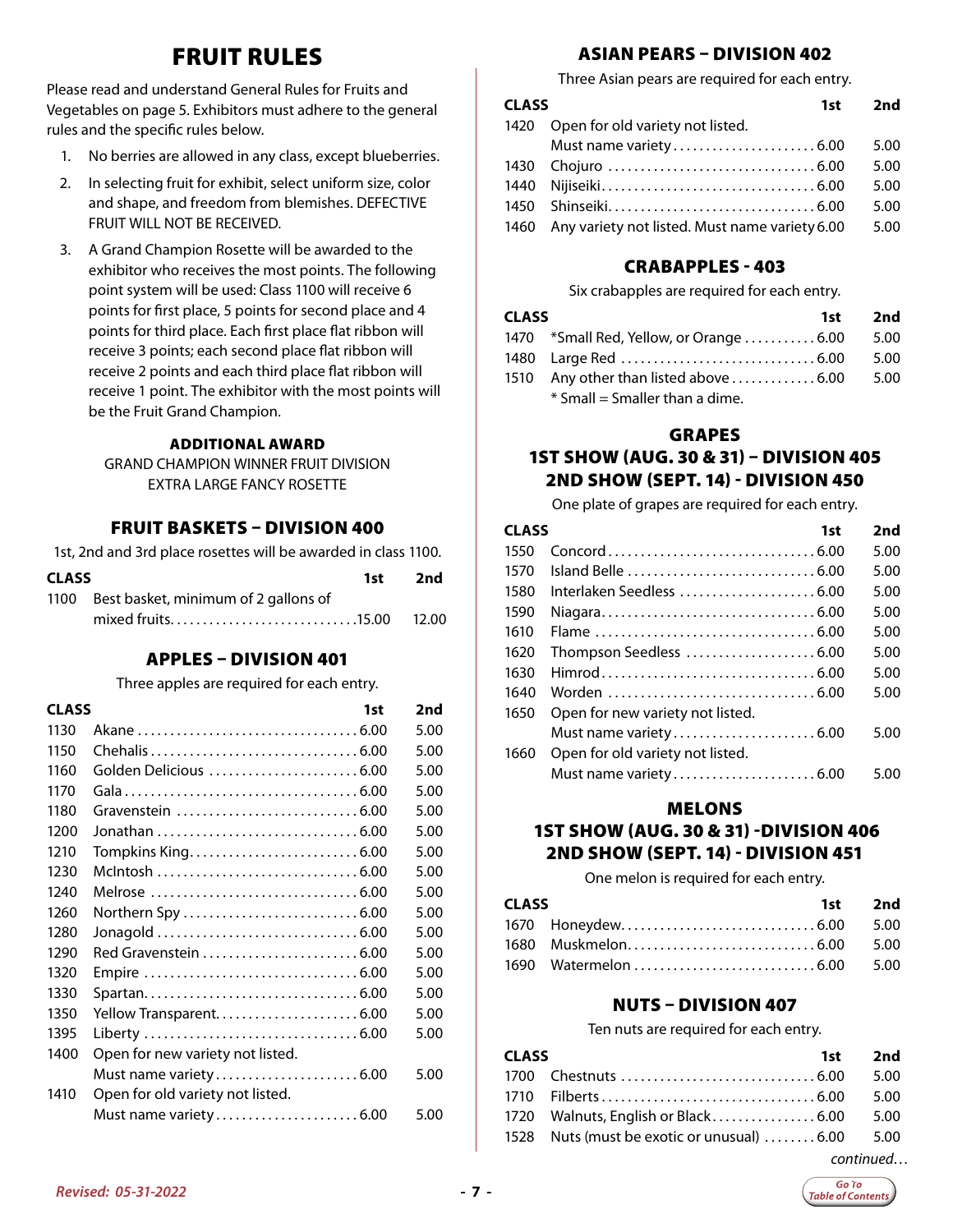#### <span id="page-7-0"></span>PEACHES 1ST SHOW (AUG. 30 & 31) – DIVISION 408 2ND SHOW (SEPT. 14) - DIVISION 452

Three peaches are required for each entry.

| <b>CLASS</b> | 1st                                   | 2nd  |
|--------------|---------------------------------------|------|
| 1780         |                                       | 5.00 |
|              | 1790 Open for new variety not listed. |      |
|              |                                       | 5.00 |
| 1800         | Open for old variety not listed.      |      |
|              |                                       | 5.00 |
|              |                                       |      |

#### PEARS

#### 1ST SHOW (AUG. 30 & 31) – DIVISION 409 2ND SHOW (SEPT. 14) - DIVISION 453

Three pears are required for each entry.

| <b>CLASS</b> | 1st                              | 2nd  |
|--------------|----------------------------------|------|
| 1810         |                                  | 5.00 |
| 1820         |                                  | 5.00 |
| 1830         |                                  | 5.00 |
| 1850         |                                  | 5.00 |
| 1860         |                                  | 5.00 |
| 1870         |                                  | 5.00 |
| 1880         | Open for new variety not listed. |      |
|              |                                  | 5.00 |
| 1890         | Open for old variety not listed. |      |
|              |                                  | 5.00 |

#### PLUMS & PRUNES 1ST SHOW (AUG. 30 & 31) – DIVISION 410 2ND SHOW (SEPT. 14) - DIVISION 459

Ten plums or prunes are required for each entry. \*Class 1925 only one entry per family, per address.

| <b>CLASS</b> | 1st                              | 2nd  |
|--------------|----------------------------------|------|
| 1900         |                                  | 5.00 |
| 1910         |                                  | 5.00 |
| 1920         |                                  | 5.00 |
| 1925*        |                                  | 5.00 |
| 1935         | Open for new variety not listed. |      |
|              |                                  | 5.00 |
| 1940         | Open for old variety not listed. |      |
|              |                                  | 5.00 |
|              |                                  |      |

#### OTHER FRUIT – DIVISION 411

NO BERRIES ALLOWED EXCEPT BLUEBERRIES

| <b>CLASS</b> |  | 1st 2nd |
|--------------|--|---------|
|              |  | 5.00    |
|              |  | 5.00    |
|              |  | 5.00    |
|              |  | 5.00    |
|              |  |         |

\_\_\_\_\_\_\_\_\_\_\_\_\_\_\_\_\_\_\_\_\_\_\_\_\_\_\_\_\_\_\_\_\_\_\_

# VEGETABLES RULES

Please read and understand General Rules for Fruits and Vegetables on page 5. Exhibitors must adhere to the general rules and the specific rules below.

- 1. All vegetables should be true to type and variety, medium in size, uniform and of good quality. Defective vegetables will not be received.
- 2. All root crops shall be washed and trimmed, leaving a 2" top. Cabbage shall be trimmed.
- 3. Rhubarb should be pulled, not cut and leaves trimmed to 2".
- 4. A pumpkin must have a hard, five-(5) sided stem to be entered in the largest pumpkin class, 2608. A squash must have a soft, round stem to be entered in the largest squash class 2720.
- 5. A Grand Champion Rosette will be awarded to the exhibitor who receives the most points. The following point system will be used: 6 points will be awarded for first place Rosettes, 5 points for second place rosette, and 4 points for third place rosette. Each first place flat ribbons will receive 3 points; each second place flat ribbon will receive 2 points and each third place flat ribbon will receive 1 point. The exhibitor with the most points will be the Vegetable Grand Champion.

#### ADDITIONAL AWARD

GRAND CHAMPION VEGETABLES EXTRA LARGE FANCY ROSETTE

#### ARTICHOKES – DIVISION 412

| <b>CLASS</b> | 1st 2nd |
|--------------|---------|
|              |         |
|              |         |

#### BEANS – DIVISION 413

1st, 2nd and 3rd place rosettes will be awarded in class 2095. 12 to 16 beans are required for each entry. \*Class 2130 only one entry per family per address.

| <b>CLASS</b> |                                         | 1st | 2nd  |
|--------------|-----------------------------------------|-----|------|
| 2095         | Exhibition tray, 12 to 16 beans each of |     |      |
|              | four varieties  10.00                   |     | 8.00 |
| 2100         |                                         |     | 5.00 |
| 2110         |                                         |     | 5.00 |
| 2120         |                                         |     | 5.00 |
| 2125         |                                         |     | 5.00 |
| $2130*$      |                                         |     | 5.00 |
| 2135         | Runner Beans, must name variety 6.00    |     | 5.00 |
| 2137         | Purple Beans, must name variety  6.00   |     | 5.00 |

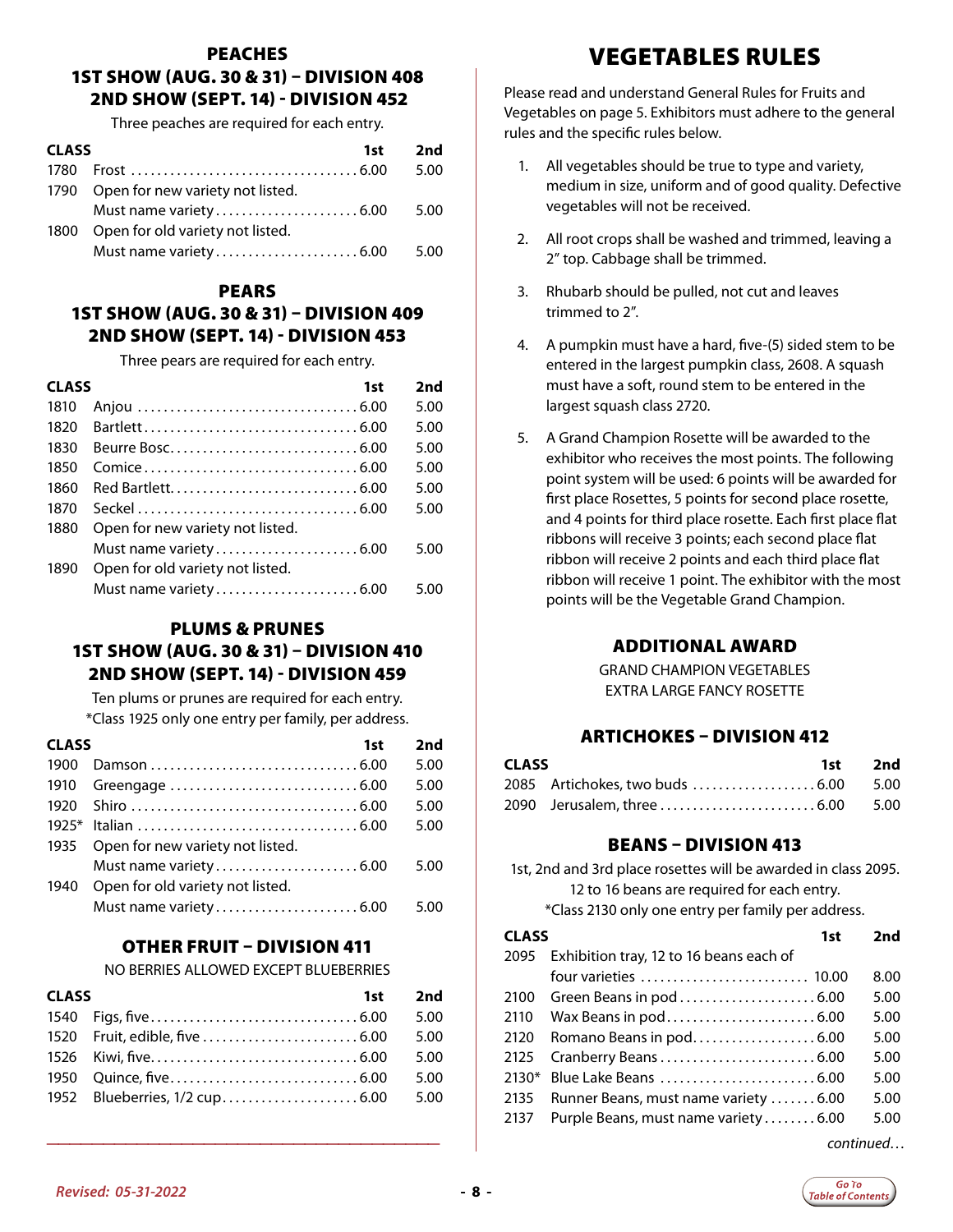|                                         | 5.00 |
|-----------------------------------------|------|
| 2140 Open for new variety not listed.   |      |
|                                         | 5.00 |
| 2145 Open for old varieties not listed. |      |
|                                         | 5.00 |

#### BEETS – DIVISION 414

Three beets are required for each entry.

| <b>CLASS</b> |                                       | 1st | 2nd  |
|--------------|---------------------------------------|-----|------|
|              |                                       |     | 5.00 |
|              |                                       |     | 5.00 |
|              |                                       |     | 5.00 |
|              |                                       |     | 5.00 |
|              | 2160 Open for any variety not listed. |     |      |
|              |                                       |     | 5.00 |

#### CABBAGE – DIVISION 416

1st, 2nd and 3rd place rosettes

will be awarded in classes 2175 and 2180.

| <b>CLASS</b> | 1st                                      | 2nd   |
|--------------|------------------------------------------|-------|
| 2175         | Best exhibit of Green Head Cabbage,      |       |
|              | in a pyramid of not less than three15.00 | 12.00 |
| 2180         | Best exhibit of Red Head Cabbage         |       |
|              | in a pyramid of not less than three15.00 | 12.00 |
| 2193         | Green Head Cabbage, one  6.00            | 5.00  |
| 2197         | Red Head Cabbage, one 6.00               | 5.00  |
| 2198         | Open for any variety not listed.         |       |
|              | Must name the variety 6.00               | 5.00  |

#### CARROTS – DIVISION 417

Three carrots are required for each entry.

| <b>CLASS</b> | 1st                                                                             | 2nd  |
|--------------|---------------------------------------------------------------------------------|------|
|              |                                                                                 | 5.00 |
| 2202         |                                                                                 | 5.00 |
| 2204         |                                                                                 | 5.00 |
| 2206         | Imperator $\ldots \ldots \ldots \ldots \ldots \ldots \ldots \ldots \ldots 6.00$ | 5.00 |
| 2208         |                                                                                 | 5.00 |
| 2210         |                                                                                 | 5.00 |
| 2212         |                                                                                 | 5.00 |
| 2214         | Open for any variety not listed.                                                |      |
|              |                                                                                 | 5.00 |

#### **CORN**

#### 1ST SHOW (AUG. 30 & 31) – DIVISION 419 2ND SHOW (SEPT. 14) - DIVISION 454

Three ears are required for each entry.

| <b>CLASS</b> | 1st                                     | 2nd  |
|--------------|-----------------------------------------|------|
|              |                                         | 5.00 |
|              |                                         | 5.00 |
|              |                                         | 5.00 |
|              |                                         | 5.00 |
|              | 2256 Open for old varieties not listed. |      |
|              |                                         |      |

| 2257 Open for new varieties not listed. |  |
|-----------------------------------------|--|
|                                         |  |
|                                         |  |

#### CUCUMBERS – DIVISION 420

#### Three cucumbers are required

for each entry (unless otherwise noted).

| <b>CLASS</b> | 1st                                      | 2nd  |
|--------------|------------------------------------------|------|
|              |                                          | 5.00 |
|              |                                          | 5.00 |
|              |                                          | 5.00 |
|              |                                          | 5.00 |
|              | 2295 Open for any varieties, not listed. |      |
|              |                                          |      |

#### EXOTIC OR UNUSUAL VEGETABLE – DIV. 421

Not commonly grown in the Northwest. \*Classes 2310 and 2315

only one entry per family per address.

| <b>CLASS</b> |  | 1st 2nd |
|--------------|--|---------|
|              |  | 5.00    |
|              |  | 5.00    |
|              |  | 5.00    |

#### GARLIC – DIVISION 422

Three garlic are required for each entry.

| CLASS |                                                       | 1st 2nd |
|-------|-------------------------------------------------------|---------|
|       |                                                       |         |
|       | 2325 White Skinned Soft Neck...............6.00  5.00 |         |
|       | 2330 Great-Headed Garlic (Elephant Garlic) 6.00 5.00  |         |

#### KOHLRABI – DIVISION 423

| <b>CLASS</b> |  | 1st 2nd |
|--------------|--|---------|
|              |  |         |
|              |  |         |

#### **LETTUCE**

#### 1ST SHOW (AUG. 30 & 31) – DIVISION 424 2ND SHOW (SEPT. 14) - DIVISION 455

Two heads lettuce are required for each entry.

| <b>CLASS</b><br>1st |                                          | 2nd  |
|---------------------|------------------------------------------|------|
|                     |                                          | 5.00 |
|                     |                                          | 5.00 |
|                     |                                          | 5.00 |
|                     | 2395 Head Lettuce, must name variety6.00 | 5.00 |
| 2411                | Open for other varieties not listed.     |      |
|                     |                                          | 5.00 |

#### MANGELS – DIVISION 425

| <b>CLASS</b> |  | 1st 2nd   |
|--------------|--|-----------|
|              |  |           |
|              |  | continued |

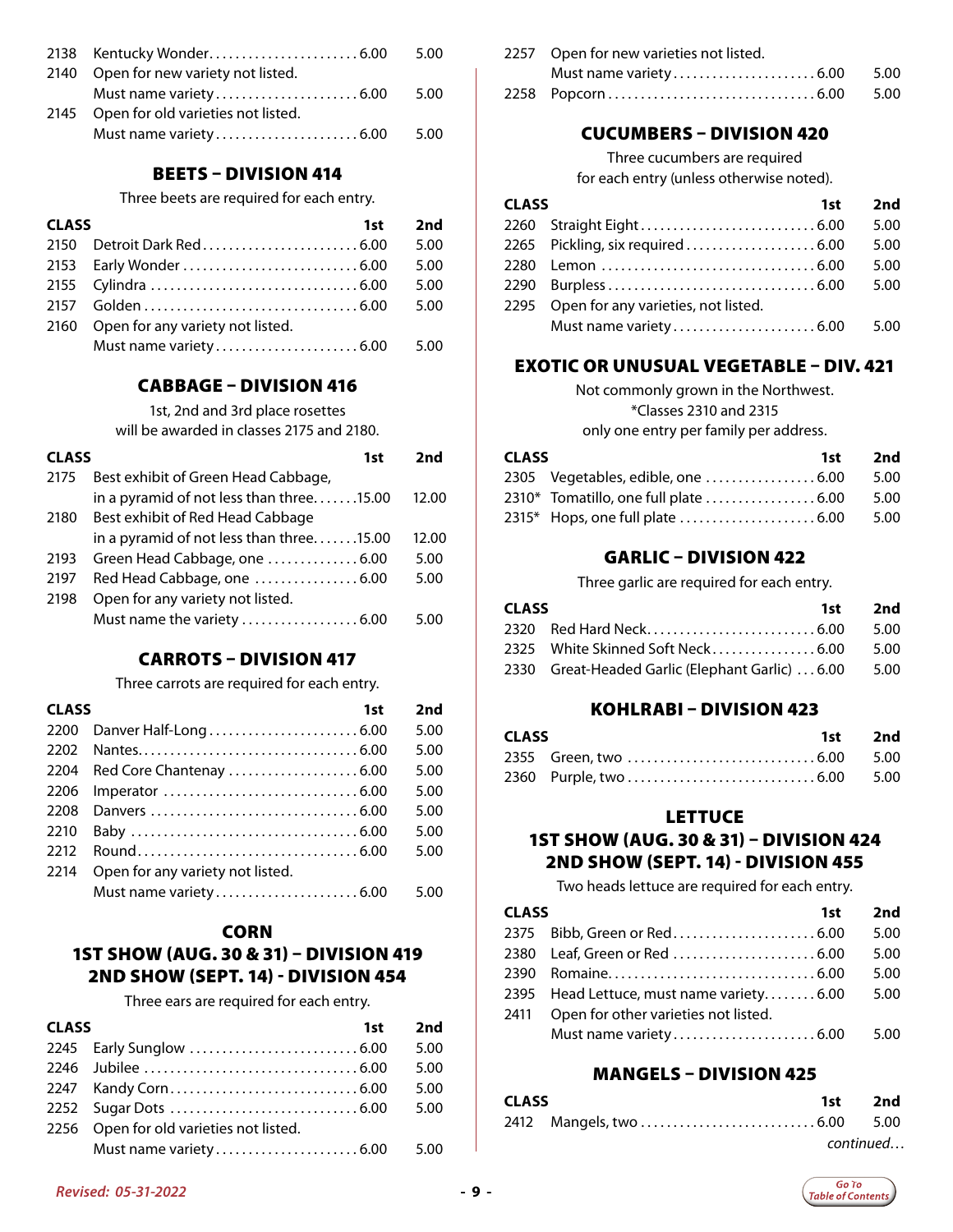#### ONIONS – DIVISION 426

1st, 2nd and 3rd place rosettes will be awarded in class 2420. We encourage onions to be unpeeled.

| <b>CLASS</b> |                                           | 1st | 2nd   |
|--------------|-------------------------------------------|-----|-------|
| 2420         | Exhibit, not less than four               |     |       |
|              | varieties, three of each variety15.00     |     | 12.00 |
|              | Three onions are required for each entry. |     |       |
| 2430         |                                           |     | 5.00  |
| 2445         |                                           |     | 5.00  |
| 2450         |                                           |     | 5.00  |
| 2453         |                                           |     | 5.00  |
| 2455         | Yellow Bermuda 6.00                       |     | 5.00  |
| 2460         | Yellow Flat6.00                           |     | 5.00  |
| 2470         |                                           |     | 5.00  |
| 2471         | Green onions, not trimmed6.00             |     | 5.00  |
| 2475         | Open for new varieties not listed.        |     |       |
|              | Must name variety  6.00                   |     | 5.00  |
| 2480         | Open for old varieties not listed.        |     |       |
|              |                                           |     | 5.00  |
|              |                                           |     |       |

#### PEAS – DIVISION 427

| <b>CLASS</b> |                                                  | 1st 2nd |
|--------------|--------------------------------------------------|---------|
|              | 2500 Edible Pod or Sugar peas, twelve  6.00 5.00 |         |
|              | 2505 Shelling Dry Peas, one plate 6.00 5.00      |         |

#### PEPPERS – DIVISION 428

1st, 2nd and 3rd place rosettes will be awarded in class 2508.

| <b>CLASS</b><br>1st - |                                             | 2nd |  |
|-----------------------|---------------------------------------------|-----|--|
|                       | 2508 Exhibit, not less than four            |     |  |
|                       | varieties, three of each variety15.00 12.00 |     |  |

#### HOT PEPPERS – DIVISION 429

Six peppers are required for peppers larger than 2". For peppers less than 2", enter one dozen (12). For all classes in this division, you are limited to one entry per family per address.

| <b>CLASS</b> | 1st                                 | 2nd  |
|--------------|-------------------------------------|------|
| 2510         |                                     | 5.00 |
| 2512         |                                     | 5.00 |
| 2514         |                                     | 5.00 |
| 2516         |                                     | 5.00 |
| 2518         |                                     | 5.00 |
| 2520         |                                     | 5.00 |
| 2522         |                                     | 5.00 |
| 2524         |                                     | 5.00 |
| 2528         |                                     | 5.00 |
| 2530         | Open for new varieties, not listed. |      |
|              |                                     | 5.00 |
| 2532         | Open for old varieties, not listed. |      |
|              |                                     | 5.00 |
|              |                                     |      |

#### BELL PEPPERS – DIVISION 430

Three peppers are required for each entry.

| <b>CLASS</b> |                                          | 1st | 2nd  |
|--------------|------------------------------------------|-----|------|
|              |                                          |     | 5.00 |
|              |                                          |     | 5.00 |
|              |                                          |     | 5.00 |
|              | 2556 Open for new varieties, not listed. |     |      |
|              |                                          |     | 5.00 |
| 2558         | Open for old varieties, not listed.      |     |      |
|              |                                          |     | 5.00 |

#### ROUND PEPPERS – DIVISION 431

Three peppers are required for each entry. Non Bell Peppers.

| <b>CLASS</b> | 1st                                      | 2nd  |
|--------------|------------------------------------------|------|
|              | 2548 Sweet Banana 6.00                   | 5.00 |
|              |                                          | 5.00 |
| 2560         |                                          | 5.00 |
|              |                                          | 5.00 |
|              | 2564 Open for new varieties, not listed. |      |
|              |                                          | 5.00 |
| 2566         | Open for old varieties, not listed.      |      |
|              |                                          | 5.00 |

#### POTATOES – DIVISION 432

1st, 2nd and 3rd place Rosettes will be awarded in classes 2570, 2572 and 2574.

|      | <b>CLASS</b><br>1st                         |       |
|------|---------------------------------------------|-------|
| 2570 | Best general display of potatoes at         |       |
|      | least three each of four varieties15.00     | 12.00 |
| 2572 | Three most perfect potatoes6.00             | 5.00  |
| 2574 | Baking Potato Special, three each of four   |       |
|      |                                             | 8.00  |
|      | Three potatoes are required for each entry. |       |
| 2576 |                                             | 5.00  |
| 2580 | Kennebec 6.00                               | 5.00  |
| 2582 |                                             | 5.00  |
| 2584 |                                             | 5.00  |
| 2586 | Russet Burbank  6.00                        | 5.00  |
| 2588 |                                             | 5.00  |
| 2590 |                                             | 5.00  |
| 2592 | White Rose (California White)6.00           | 5.00  |
| 2594 |                                             | 5.00  |
| 2596 |                                             | 5.00  |
| 2600 | Open for new variety not listed.            |       |
|      | Must name variety6.00                       | 5.00  |
| 2602 | Open for old variety not listed.            |       |
|      |                                             | 5.00  |
|      |                                             |       |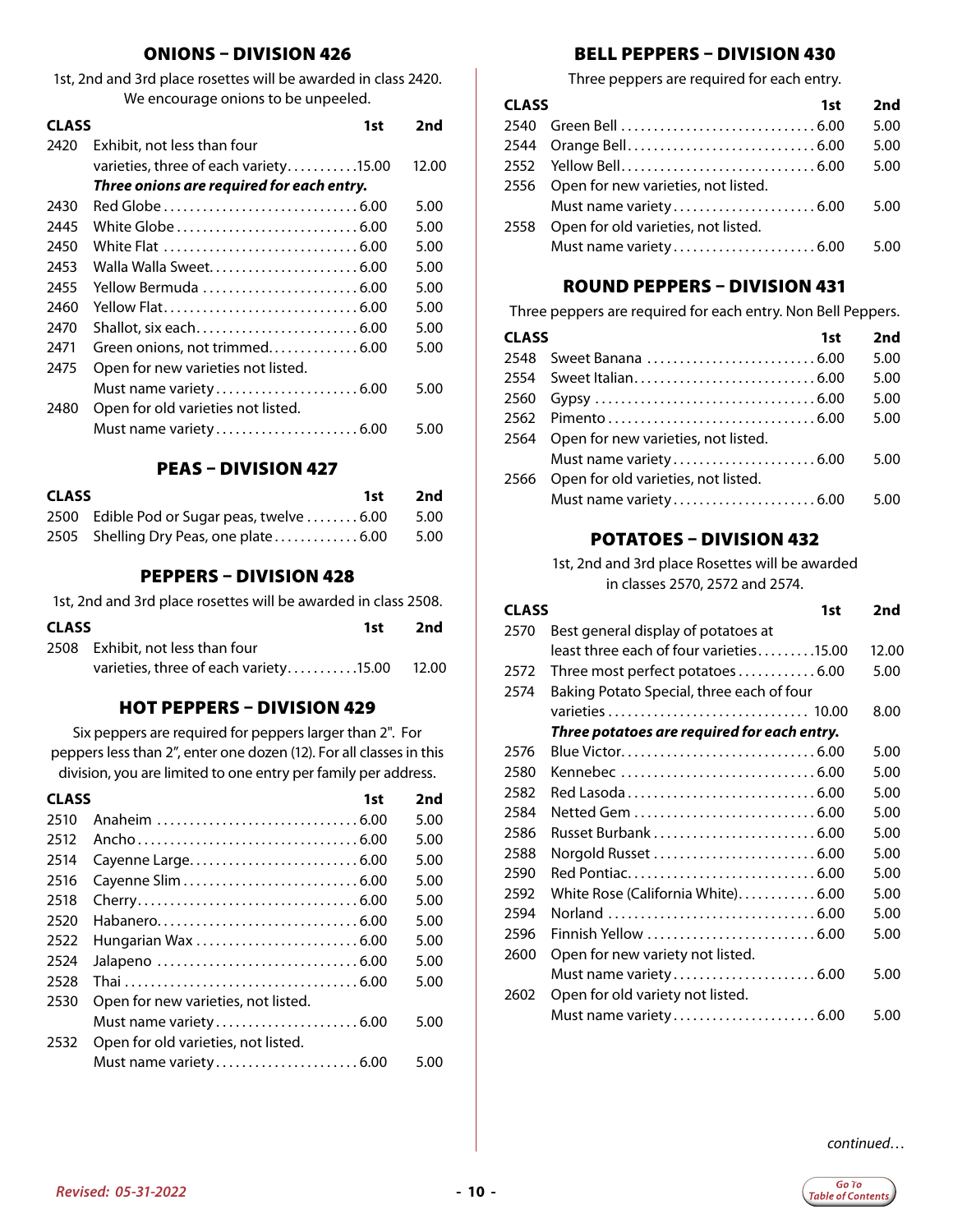#### POTTED VEGETABLES – DIVISION 433

To remain on display for duration of The Fair. Must be in pots that will hold water when plants are watered. 1st, 2nd and 3rd place rosettes will be awarded in class 2225 and class 2345.

|      | <b>CLASS</b><br>1st                      |  | 2nd   |
|------|------------------------------------------|--|-------|
| 2225 | Celery - Best exhibit, not less than     |  |       |
|      | one plant each in two clean              |  |       |
|      | one gallon pots15.00                     |  | 12.00 |
| 2230 |                                          |  | 5.00  |
| 2234 | Chives - One clump, potted, 4" to 6"     |  |       |
|      |                                          |  | 5.00  |
| 2345 | Herbs Collection, not less than four     |  |       |
|      | types, each growing in at least          |  |       |
|      | four inch plastic pots15.00              |  | 12.00 |
| 2490 | Parsley - Potted, one 4" to 6" pot  6.00 |  | 5.00  |
| 2492 | Tomato Plant - potted in a one           |  |       |
|      |                                          |  | 5.00  |
| 2494 | Pepper Plant - potted in a one           |  |       |
|      |                                          |  | 5 OO  |
|      |                                          |  |       |

#### GIANT PUMPKIN OR SQUASH – DIVISION 434

**A special weigh-in is scheduled for Friday, Sept. 3**. Drive in through the Service Gate (on 5th Street SW, off of 15th Ave. SW), and deliver your pumpkins on pallets to the Loading Arena to be unloaded and entered, starting at 3 pm. Entry forms will be available and must be filled out in order for the winners to be paid. The weigh off will begin at 5pm.

#### ADULT

| <b>CLASS</b> |                                                    | 1st | 2nd | 3rd   |
|--------------|----------------------------------------------------|-----|-----|-------|
| 2605         | Giant pumpkin or squash                            |     |     |       |
|              | grown anywhere \$1 per lb. \$500                   |     |     | \$400 |
|              | <b>JUNIOR</b>                                      |     |     |       |
|              | Anyone age 16 and under is classified as a Junior. |     |     |       |
|              | 2606 Junior Growers Giant                          |     |     |       |
|              | Pumpkin or Squash \$1 per lb. \$300                |     |     | \$200 |
|              | <b>PUMPKINS</b>                                    |     |     |       |
|              | 1ST SHOW (AUG. 30 & 31) - DIVISION 435             |     |     |       |
|              | 2ND SHOW (SEPT. 14) - DIVISION 456                 |     |     |       |
|              |                                                    |     |     |       |

A pumpkin must have a hard, five-(5) sided stem to be entered in the largest pumpkin class, 2608. A squash must have a soft, round stem to be entered in the largest squash class 2720.

To remain on display for duration of The Fair. 1st, 2nd and 3rd place rosettes will be awarded in classes 2605, 2606, 2608, 2610 and 2612.

|      | <b>CLASS</b><br>1st                                                         |       |
|------|-----------------------------------------------------------------------------|-------|
| 2610 | Best exhibit of field pumpkins, in a<br>pyramid of not less than three15.00 | 12.00 |
| 2612 | Best exhibit of Sugar pumpkins,                                             |       |
|      | in pyramid of not less than three 15.00                                     | 12.00 |
| 2613 | Mini pumpkins, white, three 6.00                                            | 5.00  |

| 2615 | Mini pumpkins, orange, three  6.00  | 5.00 |
|------|-------------------------------------|------|
| 2617 | Field pumpkin, large, 26 lbs.       |      |
|      |                                     | 5.00 |
|      |                                     | 5.00 |
| 2621 | Open for new varieties not          |      |
|      | listed, one. Must name variety 6.00 | 5.00 |

#### RHUBARB – DIVISION 436

Three stalks are required for each entry.

Rhubarb should be pulled not cut, and leaves trimmed to 2"

\*Classes 2624 and 2625 limited to

one entry per family per address.

| <b>CLASS</b> |                                         | 1st 2nd |
|--------------|-----------------------------------------|---------|
|              |                                         | 5.00    |
|              |                                         |         |
|              | 2626 Open for other varieties,          |         |
|              | not listed. Must name variety 6.00 5.00 |         |

#### SUMMER SQUASH – DIVISION 437

Two squash required for each entry.

| <b>CLASS</b> | 1st                                                                               | 2nd  |
|--------------|-----------------------------------------------------------------------------------|------|
| 2644         |                                                                                   | 5.00 |
| 2646         |                                                                                   | 5.00 |
| 2648         | Scallop, yellow less than 3 inches6.00                                            | 5.00 |
| 2649         | Scallop, white less than 3 inches6.00                                             | 5.00 |
| 2650         |                                                                                   | 5.00 |
| 2652         |                                                                                   | 5.00 |
| 2653         | Zucchini, round, less than 3 inches                                               |      |
|              | in diameter $\ldots \ldots \ldots \ldots \ldots \ldots \ldots \ldots \ldots 6.00$ | 5.00 |
| 2654         | Zucchini, golden, less than 12 inches                                             |      |
|              |                                                                                   | 5.00 |
| 2656         | Zucchini, green, less than 12 inches                                              |      |
|              |                                                                                   | 5.00 |
| 2660         | Open for new and old varieties,                                                   |      |
|              | not listed. Must name variety 6.00                                                | 5.00 |
| 2670         | Marrow, less than 12 inches (two                                                  |      |
|              |                                                                                   | 5.00 |
|              |                                                                                   |      |

#### TOMATOES – DIVISION 438

1st, 2nd and 3rd place rosettes will be awarded in class 2676. \*Classes 2692 through 2706 limited to one entry per family (same address) per class. Green tomatoes entered in red tomato class will not be judged.

| <b>CLASS</b> |                                                       | 1st | 2nd       |
|--------------|-------------------------------------------------------|-----|-----------|
| 2676         | Exhibit, not less than four                           |     |           |
|              | varieties, three of each variety15.00                 |     | 12.00     |
|              | 3 tomatoes required for each entry, classes 2678-2692 |     |           |
|              |                                                       |     | 5.00      |
|              |                                                       |     | 5.00      |
| 2680         |                                                       |     | 5.00      |
| 2684         |                                                       |     | 5.00      |
|              |                                                       |     | 5.00      |
|              |                                                       |     | continued |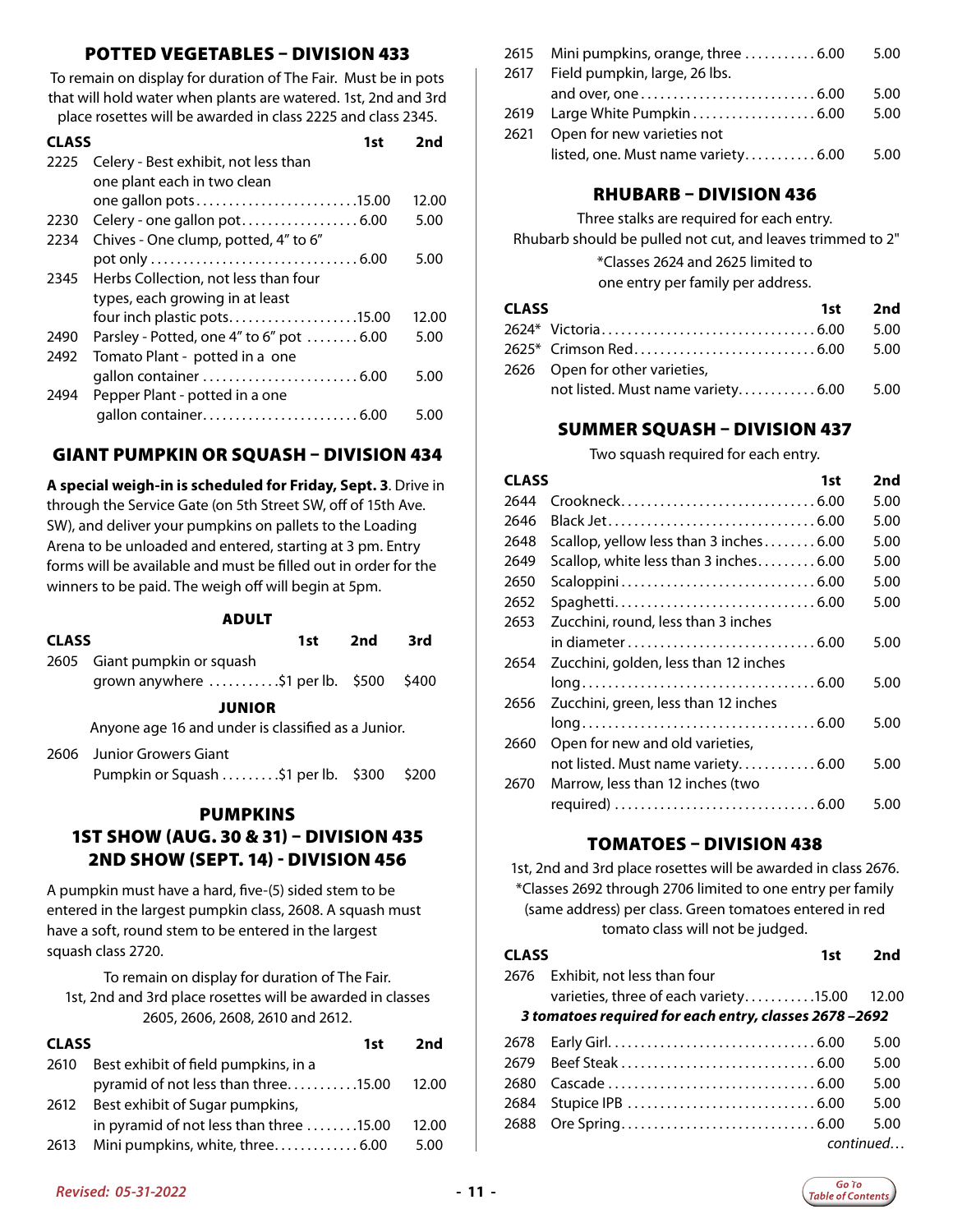<span id="page-11-0"></span>

| 2690    |                                                        | 5.00 |
|---------|--------------------------------------------------------|------|
|         |                                                        | 5.00 |
|         | 10 Tomatoes required for each entry, classes 2693-2706 |      |
|         |                                                        | 5.00 |
|         | 2694* Cherry, Yellow and Orange  6.00                  | 5.00 |
|         |                                                        | 5.00 |
|         |                                                        | 5.00 |
|         |                                                        | 5.00 |
| 2698*   |                                                        | 5.00 |
| $2699*$ |                                                        | 5.00 |
|         | 2701* Cherry Tomato Cluster, can be in                 |      |
|         | various stages of ripeness6.00                         | 5.00 |
|         | 2705* Open for new varieties, not listed, three        |      |
|         | large, 10 small. Must name variety 6.00                | 5.00 |
| 2706*   | Open for old varieties, not listed, three              |      |
|         | large, 10 small. Must name variety6.00                 | 5.00 |

#### WINTER SQUASH 1ST SHOW (AUG. 30 & 31) – DIVISION 439 2ND SHOW (SEPT. 14) - DIVISION 457

To remain on display for duration of The Fair. 1st, 2nd and 3rd place rosettes will be awarded in classes 2720 through 2734.

|              | in classes 2720 through 2734.           |       |
|--------------|-----------------------------------------|-------|
| <b>CLASS</b> | 1st                                     | 2nd   |
| 2722         | Best exhibit, Acorn squash, in          |       |
|              | pyramid of not less than five 15.00     | 12.00 |
| 2724         | Best exhibit, Butternut squash,         |       |
|              | in pyramid of not less than five15.00   | 12.00 |
| 2726         | Best exhibit, Blue, Golden or Green     |       |
|              | Hubbard squash, in pyramid of not       |       |
|              | less than three (the pyramid must be    |       |
|              | all the same type or one of each of     |       |
|              | the three types)15.00                   | 12.00 |
| 2730         | Best exhibit, Buttercup squash,         |       |
|              | in pyramid of not less than three 15.00 | 12.00 |
| 2732         | Best exhibit, Golden Nugget squash,     |       |
|              | in pyramid of not less than five15.00   | 12.00 |
| 2734         | Best exhibit, squash, one each          |       |
|              | of not less than three varieties15.00   | 12.00 |
|              | Two squash required for each entry.     |       |
| 2736         |                                         | 5.00  |
| 2738         |                                         | 5.00  |
| 2740         |                                         | 5.00  |
| 2742         | Hubbard - blue, golden, green           |       |
|              | (each entry of two squash must be       |       |
|              |                                         | 5.00  |
| 2748         |                                         | 5.00  |
| 2750         | Sweet Meat6.00                          | 5.00  |
| 2752         | Acorn, must name variety  6.00          | 5.00  |
| 2754         |                                         | 5.00  |
| 2755         |                                         | 5.00  |
| 2756         |                                         | 5.00  |
| 2757         |                                         | 5.00  |

| 2758 Open for new varieties, not listed. |       |
|------------------------------------------|-------|
|                                          | -5.00 |
| 2760 Open for old varieties, not listed. |       |
|                                          | 5.00  |

#### OTHER VEGETABLES – DIVISION 440

| <b>CLASS</b> | 1st                                   | 2nd  |
|--------------|---------------------------------------|------|
| 2235         | Brussels Sprouts, six each  6.00      | 5.00 |
| 2300         |                                       | 5.00 |
| 2335         | Gourds, collection of three           |      |
|              |                                       | 5.00 |
| 2340         | Ground Cherries, one plate 6.00       | 5.00 |
| 2350         | Horseradish Roots, three  6.00        | 5.00 |
| 2368         |                                       | 5.00 |
| 2370         |                                       | 5.00 |
| 2372         |                                       | 5.00 |
| 2374         | Swiss Chard, three stems6.00          | 5.00 |
| 2495         |                                       | 5.00 |
| 2622         | Radish, Round or Long six each  6.00  | 5.00 |
| 2628         |                                       | 5.00 |
| 2670         | Sunflower, most perfect, edible type, |      |
|              |                                       | 5.00 |
| 2712         | Turnips any variety three each6.00    | 5.00 |
| 2715         | Vegetable Oysters, three 6.00         | 5.00 |

#### OTHER VEGETABLES: BROCCOLI & CAULIFLOWER 1ST SHOW (AUG. 30 & 31) – DIVISION 440 2ND SHOW (SEPT. 14) - DIVISION 458

| 2239 Cauliflower, one head 6.00 5.00 |  |
|--------------------------------------|--|

#### LARGEST VEGETABLES - DIVISION 460 (SEPT. 14)

Grand Champion and Reserve Grand Champion winners will receive rosettes.

| <b>CLASS</b> | 1st                                      | 2nd   |
|--------------|------------------------------------------|-------|
| 2199         | Largest Cabbage $\ldots$ 12.00           | 10.00 |
| 2254         | Tallest Corn Stalk, one 12.00            | 10.00 |
| 2365         |                                          | 10.00 |
| 2415         | Largest Mangel12.00                      | 10.00 |
| 2507         | Largest Pepper 12.00                     | 10.00 |
| 2603         | Largest Potato12.00                      | 10.00 |
| 2608         | Largest True Pumpkin, any variety12.00   | 10.00 |
| 2658         | Largest Zucchini, one 12.00              | 10.00 |
| 2659         | Largest Summer Squash- other             |       |
|              |                                          | 10.00 |
| 2665         | Largest Marrow12.00                      | 10.00 |
| 2671         | Largest Sunflower 12.00                  | 10.00 |
| 2708         | Largest Tomato12.00                      | 10.00 |
| 2720         | Largest Winter Squash, any variety 12.00 | 10.00 |

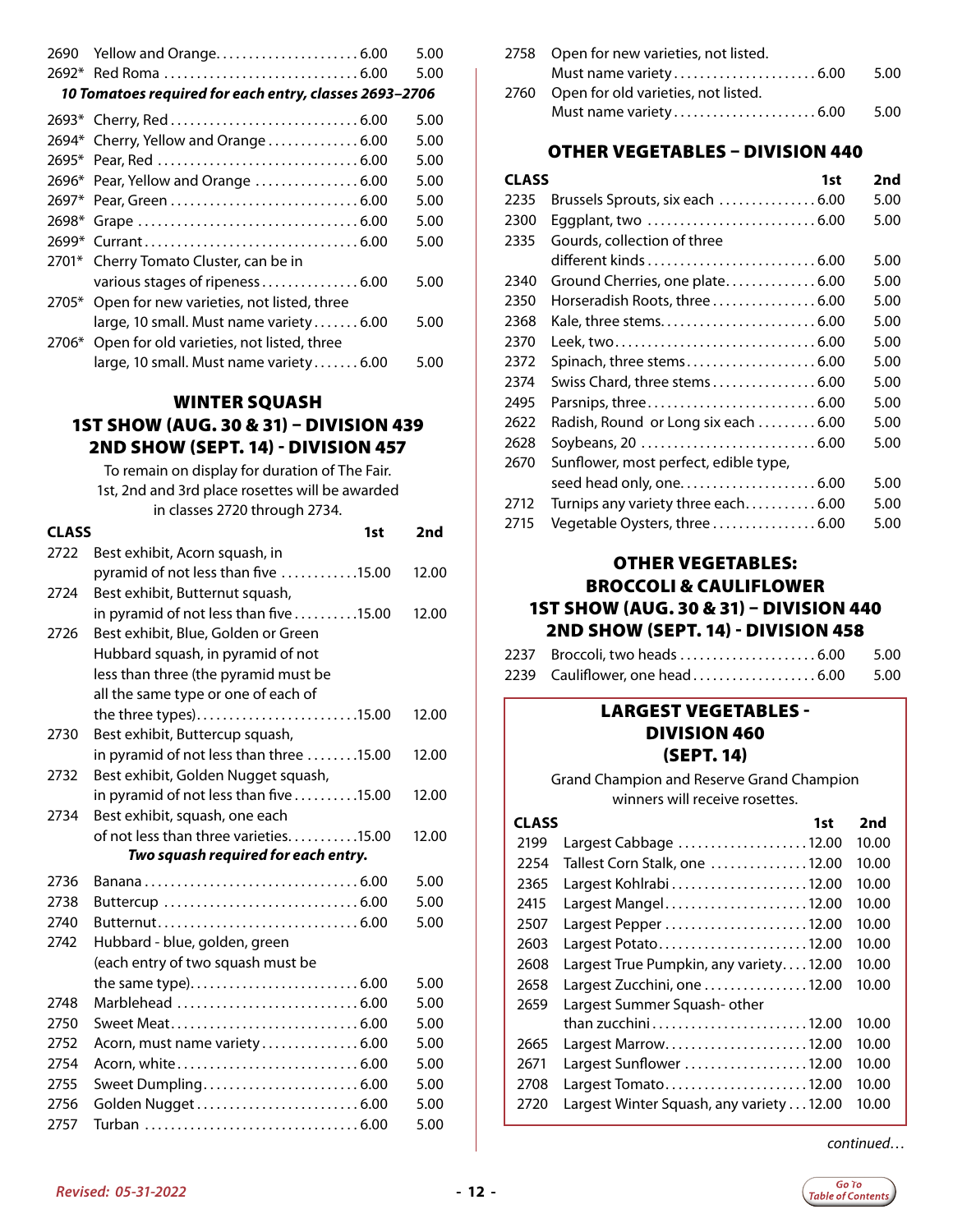# SPECIAL CONTESTS

### <span id="page-12-0"></span>PUMPKIN CARVING CONTEST

This contest is open to both youth and adults. Youth must be five through 15 years of age. See below for age/class listing.

Online entry registration will be accepted until Thursday, Sept. 15 by 10pm. Entry delivery times: 7-9:30am, Saturday, Sept. 17. Bring your entry and your online entry summary/ receipt in through the **Red Gate** to the Agriculture Department. Your pumpkin will be your admittance pass to The Fair. Judging will take place on Saturday, Sept. 17.

- 1. Each exhibitor must carve their own pumpkin.
- 2. Pumpkins must be small enough to be carried by the exhibitor.
- 3. Pumpkins are to be completely carved at home and brought to The Fair for entry.
- 4. Any pumpkin that has lost its exhibit value due to decomposition will be discarded.

#### PUMPKIN CARVING – DIVISION 447

| <b>CLASS</b> |                                 | 1st 2nd 3rd |  |
|--------------|---------------------------------|-------------|--|
|              |                                 |             |  |
|              |                                 |             |  |
|              | 3308 Ages 12-15 10.00 8.00 5.00 |             |  |
|              |                                 |             |  |

\_\_\_\_\_\_\_\_\_\_\_\_\_\_\_\_\_\_\_\_\_\_\_\_\_\_\_\_\_\_\_\_\_\_\_

### SCARECROWS

This division is only for adults over 18 years of age. Those exhibitors 18 and younger, see the Junior Scarecrow section in the Junior Gardener Division.

#### INSTRUCTIONS FOR ENTRY

Online entry registration due by Sunday, Aug. 28, 10pm. Entry delivery times: 10am – 8pm, Tuesday, Aug. 30 8am – 8pm, Wednesday, Aug. 31. Take your entries and online entry summary/receipt to the Agriculture Department .

All exhibits will remain on display for the duration of The Fair. Entries may be picked up on Monday, Sept. 26 before 2pm in the Agriculture Department. If this is not convenient, please make arrangements with the superintendent (Agriculture Department Office phone: 253-841-5035). Scarecrow maximum height is 6 ft. and maximum weight is 50 pounds. Scarecrow must be self-supporting, moveable and sound, not tippy.

#### PREMIUM CHECKS ARE MAILED BY NOVEMBER.

#### JUDGING CRITERIA

- 1. The construction of a good scarecrow should demonstrate the amount of effort, skill, talent and imagination used by the maker. .
- 2. Any scarecrow deemed unfit for public display may be disqualified at the judges' discretion.
- 3. No sharp objects are allowed for safety reasons..

#### AWARDS

1st, 2nd and 3rd place Rosettes and Honorable Mention Ribbon will be awarded in each class.

#### SCARECROWS – DIVISION 441

| <b>CLASS</b> |                                                    | 1st 2nd 3rd |  |
|--------------|----------------------------------------------------|-------------|--|
|              | 6010 Originality 50.00 25.00 15.00                 |             |  |
|              | 6020 Suitability for the Garden  50.00 25.00 15.00 |             |  |
|              | 6030 Patriotic  50.00 25.00 15.00                  |             |  |

For Junior Scarecrows, see Division 446, page 16

\_\_\_\_\_\_\_\_\_\_\_\_\_\_\_\_\_\_\_\_\_\_\_\_\_\_\_\_\_\_\_\_\_\_\_

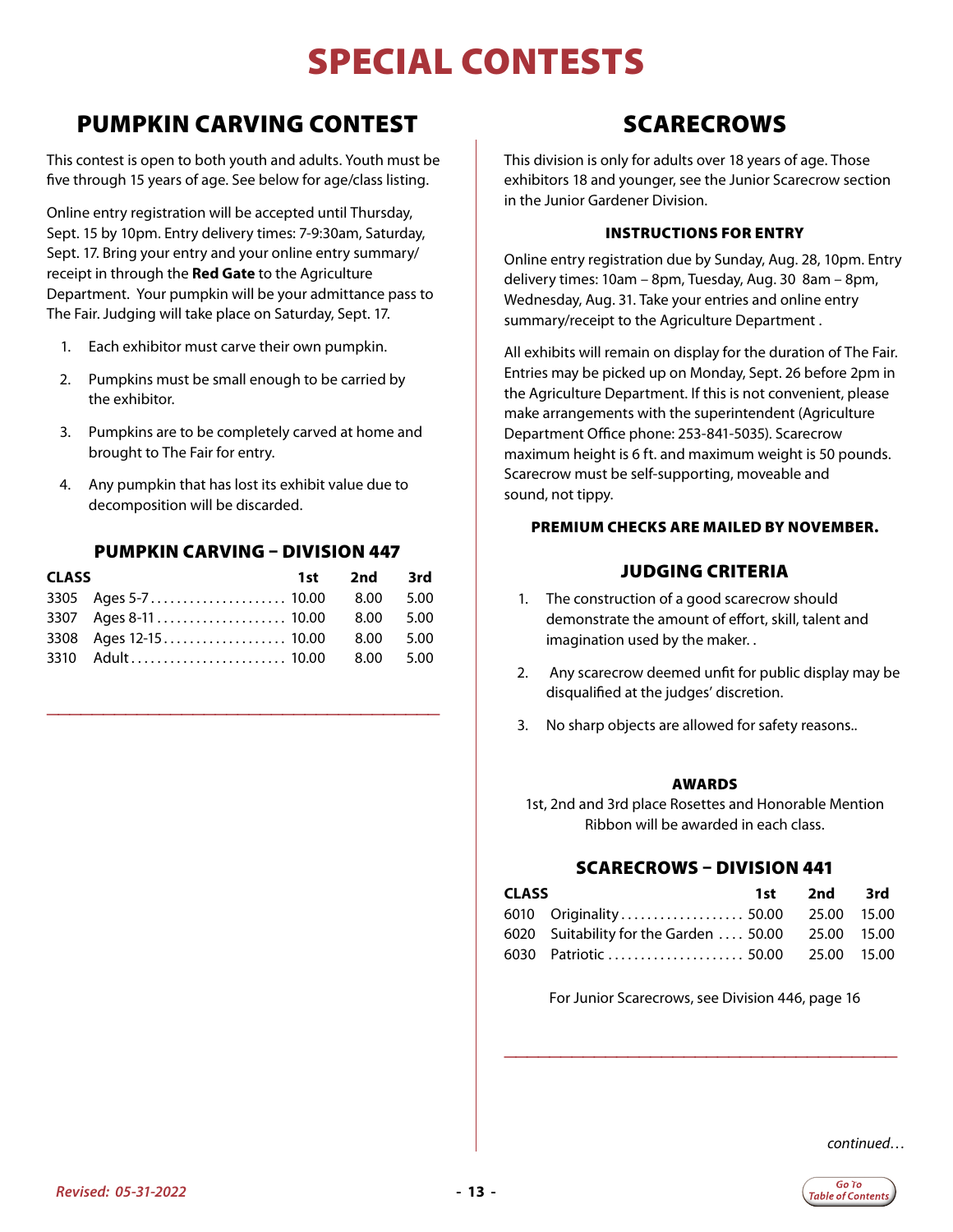# <span id="page-13-0"></span>JUNIOR GARDENERS INFORMATION & RULES

This division is open to anyone ages 5–18 who has grown his/ her own vegetables, or participated in the growing of the listed fruits to be eligible.

Junior Gardeners must bring their own entries. Parents should accompany Juniors. However, Juniors are to enter their exhibits themselves. Your vegetable and fruit entries and online entry summary/receipt will be your admittance pass into The Fair.

#### ONLINE ENTRY REGISTRATION DATES NOTE: ENTRY DAY AND PLACE!!

Online entry registration will be accepted until Thursday, Sept. 15, 10pm. Entry delivery time is 7 – 9:30am, Saturday, Sept. 17 only. Take your entries and online entry summary/ receipt to the Agriculture Department. Bring your entries in through the **Red Gate**, or, if necessary, you may drive in through the Service Gate (on 5th Street SW, off of 15th Avenue SW). All cars must be off the grounds by 8:45am.

Entry delivery days for Scarecrow classes will be: Tuesday, Aug. 30, 10am – 8pm, or Wednesday, Aug. 31, 8am – 8pm.

#### GENERAL RULES

- 1. Not all entries may be displayed. All entries not displayed will be donated to the Puyallup Food Bank. No items still displayed at the end of The Fair will be returned, unless you specifically ask that they be returned at the time of entry or during The Fair. At the end of The Fair, you must pick up your return items by 2pm Monday, Sept. 26 unless other arrangements are made to pick them up on a different day and time.
- 2. Any entry that has lost its exhibit value due to decomposition or drying may be discarded at the discretion of the superintendent.
- 3. No individual vegetable or fruit will be allowed to be entered in more than one class or compete for more than one premium. This means if you have a collection of vegetables, you must have duplicates to compete in other classes.
- 4. Cash prizes will be paid in listed classes only. Ribbons will no longer be mailed. You may pick up your ribbons in the Agriculture Department office Sunday, Sept. 18 - Sunday, Sept. 25 (The Fair is closed Tuesdays and Sept. 7). Checks will be mailed by November. Ribbons not picked up by end of Fair will not be mailed to the exhibitor.
- 5. Exhibits entered in fruit and vegetable classes should be true to type and variety, medium in size, uniform and of good quality.
- 6. In an effort to make sure only the best quality fruits and vegetables are displayed, the Ag-Hort staff will inspect your entry. No obviously damaged or blemished vegetables will be accepted for entry.
- 7. All root crops shall be washed and tops must be trimmed. Cabbage should be trimmed also.
- 8. A pumpkin must have a hard, five-(5) sided stem to be entered in the largest pumpkin class, 3005. A squash must have a soft round stem to be entered in the largest squash class, 3002.
- 9. A Grand Champion Rosette will be awarded to the exhibitor who receives the most points. The following point system will be used: all Junior exhibits receiving a first place rosette, will be awarded 3 points each. Exhibits receiving a second place rosette will receive 2 points for each one. Those exhibits receiving a third place rosette will be awarded 1 point each. The exhibitor receiving the most points will be the Junior Grand Champion.
- 10. You may pick up your ribbons any time after judging or during The Fair. Ribbons will not be mailed.
- 11. **NO BERRIES** will be accepted, except blueberries.

#### JUDGING RULES

- FORM the form should be typical of the variety for the locality where grown.
- SIZE the fruit should be of commercial size and conform to sizes given in connection with varieties listed.
- COLOR the fruit must have very high, clear, intense colors characteristic of the variety.
- UNIFORMITY all specimens for exhibit should be uniform in color, size, form and maturity.
- FREEDOM FROM BLEMISHES specimens for exhibit should be free from all blemishes, including insect, disease and mechanical damage.

#### ADDITIONAL AWARD

GRAND CHAMPION JUNIOR GARDENER DIVISION EXTRA LARGE FANCY ROSETTE

All Junior Gardener classes will be awarded 1st, 2nd and 3rd place rosettes.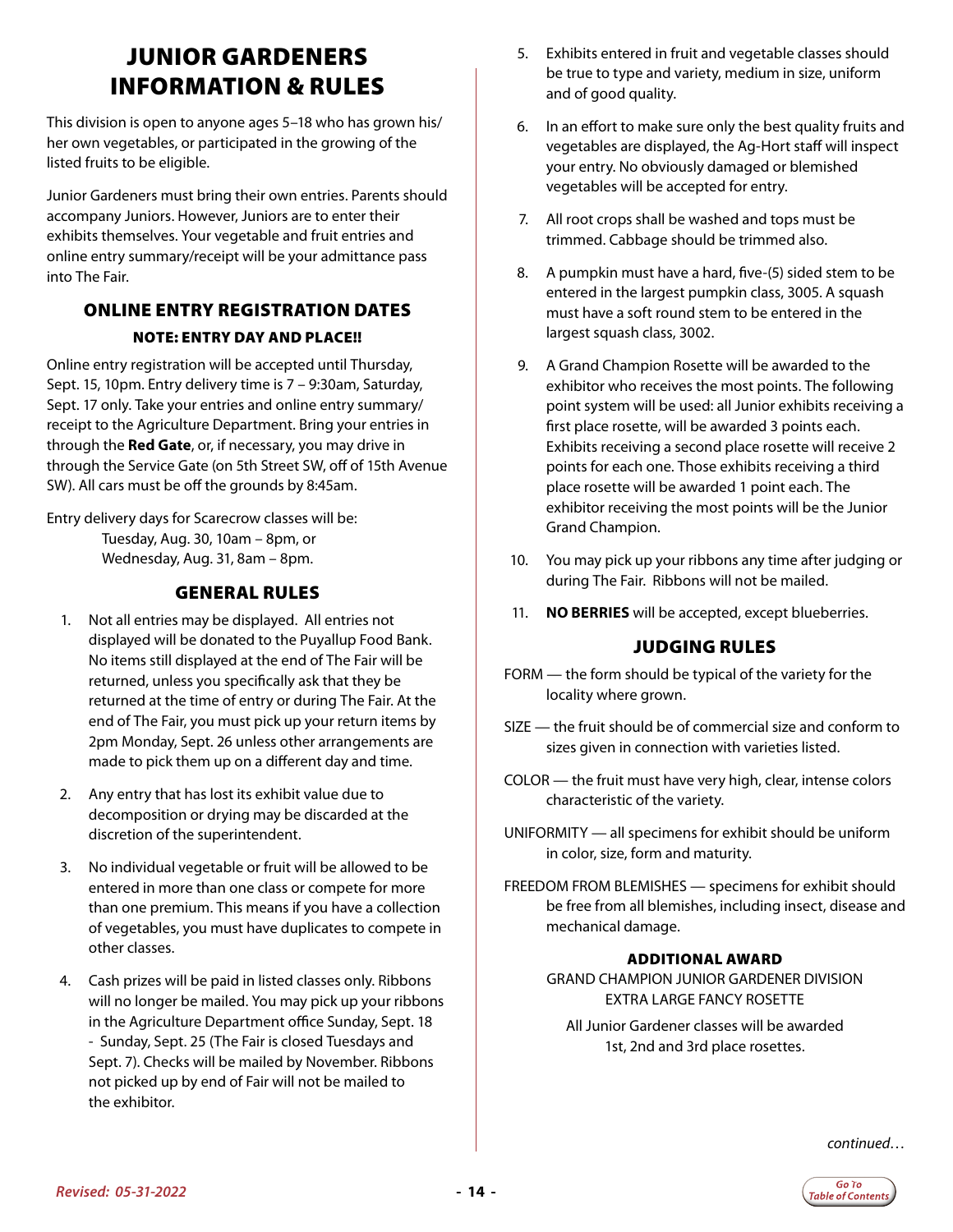#### JUNIOR GARDENER SPECIAL PUMPKIN/SQUASH – DIVISION 442

For your giant pumpkin/squash, see "Giant Pumpkin or Squash" on page 10. Only one first, second and third place will be awarded.

| <b>CLASS</b> |                                                  | 1st i | 2nd | – 3rd |
|--------------|--------------------------------------------------|-------|-----|-------|
|              | 3010 Most Perfect Sugar Pumpkin 15.00 12.00 8.00 |       |     |       |
|              | 3015 Most Perfect Field Pumpkin 15.00 12.00 8.00 |       |     |       |

#### JUNIOR GARDENER FRUIT – DIVISION 443

You MUST name varieties for all classes.

| <b>CLASS</b> | 1st                                         | 2nd  | 3rd  |
|--------------|---------------------------------------------|------|------|
| 3020         | Apples, three 8.00                          | 6.00 | 4.00 |
| 3022         | Exotic Fruits, not commonly                 |      |      |
|              | grown in the Northwest $8.00$               | 6.00 | 4.00 |
| 3024         | Grapes, 1 plate8.00                         | 6.00 | 4.00 |
| 3026         | Novel Class-Any odd shaped,                 |      |      |
|              | funny looking fruit, one 8.00               | 6.00 | 4.00 |
| 3028         |                                             | 6.00 | 4.00 |
| 3030         | Plums and Prunes, five $\ldots \ldots 8.00$ | 6.00 | 4.00 |
| 3032         | Any Other Edible Fruits                     |      |      |
|              | not listed, three8.00                       | 6.00 | 400  |

#### JUNIOR GARDENER VEGETABLES – DIVISION 444

**You may enter different varieties in the same class, however, you MUST name the different varieties.**

| <b>CLASS</b> | 1st                                        | 2nd  | 3rd  |
|--------------|--------------------------------------------|------|------|
| 3034         | Beans, twelve 8.00                         | 6.00 | 4.00 |
| 3036         | Beets, three. 8.00                         | 6.00 | 4.00 |
| 3038         | Cabbage, any variety, one8.00              | 6.00 | 4.00 |
| 3040         | Cauliflower, any variety, one. 8.00        | 6.00 | 4.00 |
| 3042         | Carrots, any variety, three 8.00           | 6.00 | 4.00 |
| 3044         | Corn, any variety, three. 8.00             | 6.00 | 4.00 |
| 3046         | Cucumber, slicing, three 8.00              | 6.00 | 4.00 |
| 3048         | Cucumber, pickling, three 8.00             | 6.00 | 4.00 |
| 3050         | <b>Exotic or Unusual</b>                   |      |      |
|              | Vegetable, two $\dots\dots\dots\dots 8.00$ | 6.00 | 4.00 |
| 3052         | Garlic, three8.00                          | 6.00 | 4.00 |
| 3054         | Kohlrabi, two8.00                          | 6.00 | 4.00 |
| 3056         | Lettuce, two 8.00                          | 6.00 | 4.00 |
| 3058         | Novel Class - any odd shaped,              |      |      |
|              | funny looking vegetable 8.00               | 6.00 | 4.00 |
| 3060         | Onions, Dry, three. 8.00                   | 6.00 | 4.00 |
| 3061         | Onions, Green, three8.00                   | 6.00 | 4.00 |
| 3062         | Peppers, Sweet Bell, three. 8.00           | 6.00 | 4.00 |
| 3064         | Peppers, Small Hot, twelve. 8.00           | 6.00 | 4.00 |
| 3066         | Peppers, Large Hot, six. 8.00              | 6.00 | 4.00 |
| 3068         | Potatoes, three8.00                        | 6.00 | 4.00 |
| 3070         | Pumpkins, Small, two8.00                   | 6.00 | 4.00 |
| 3072         | Pumpkins, Large, one8.00                   | 6.00 | 4.00 |
| 3073         | Peas, in pod 8.00                          | 6.00 | 4.00 |

| 3074 | Squash, Summer,                               |      |      |
|------|-----------------------------------------------|------|------|
|      | Non-Zucchini, two $\ldots \ldots \ldots 8.00$ | 6.00 | 4.00 |
| 3076 | Squash, Winter, one. 8.00                     | 6.00 | 4.00 |
| 3078 | Sunflower, Most Perfect, seed                 |      |      |
|      | head only, one8.00                            | 6.00 | 4.00 |
| 3080 | Tomatoes, Large, three. 8.00                  | 6.00 | 4.00 |
| 3082 | Tomatoes, Small, ten. $\dots\dots 8.00$       | 6.00 | 4.00 |
| 3084 | Zucchini, three table eating                  |      |      |
|      | $size$ 8.00                                   | 6.00 | 4.00 |
| 3086 | Any Other Edible                              |      |      |
|      | Vegetable, not listed, two  8.00              | 6.00 | 4.00 |

#### JUNIOR GARDENER LARGEST VEGETABLES – DIVISION 445

Only one first, second and third place will be awarded in each class.

| <b>CLASS</b> | 1st                                  | 2nd   | 3rd  |
|--------------|--------------------------------------|-------|------|
| 3088         | Largest Cabbage, any                 |       |      |
|              | variety, one15.00                    | 12.00 | 8.00 |
| 3090         | Largest Potato, any                  |       |      |
|              | variety, one15.00                    | 12.00 | 8.00 |
| 3092         | Largest Zucchini, one 15.00          | 12.00 | 8.00 |
| 3002         | Largest Squash, any variety 15.00    | 12.00 | 8.00 |
|              | (see rule 9 above)                   |       |      |
| 3005         | Largest Pumpkin, any variety. .15.00 | 12.00 | 8.00 |
|              | (see rule 9 above)                   |       |      |

#### JUNIOR SCARECROWS – DIVISION 446

Entry days for scarecrow classes will be Tuesday, Aug. 30, 10am – 8pm, or Wednesday, Aug. 31, 8am – 8pm.

For entry rules and instructions for Division 446, Junior Scarecrows, please see page 14, Division 441, Scarecrows.

#### AWARDS

1st, 2nd, 3rd and 4th place rosettes.

| <b>CLASS</b> |                                        | 1st 2nd 3rd 4th |  |
|--------------|----------------------------------------|-----------------|--|
|              | 3100 Ages 5-835.00 25.00 15.00 10.00   |                 |  |
|              | 3102 Ages 9-1235.00 25.00 15.00 10.00  |                 |  |
|              | 3104 Ages 13-1835.00 25.00 15.00 10.00 |                 |  |

\_\_\_\_\_\_\_\_\_\_\_\_\_\_\_\_\_\_\_\_\_\_\_\_\_\_\_\_\_\_\_\_\_\_\_